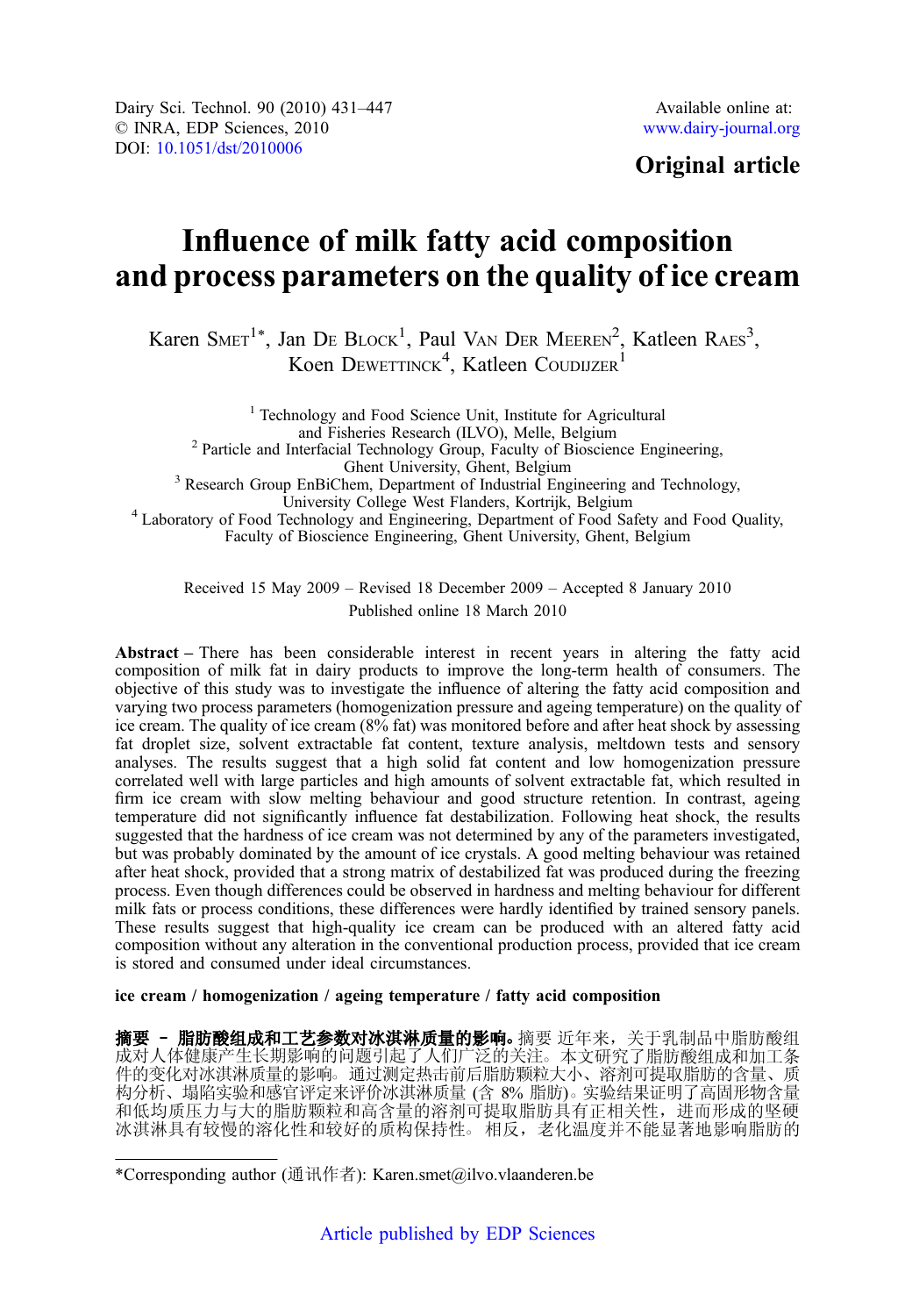不稳定性。本研究中所有的参数对热击后冰淇淋的硬度没有影响,可能是由于硬度与冰晶 的形成有关。假设由于冷冻过程形成了非常不稳定的脂肪基质,通过热击可以使冰淇淋 保持较好的溶化性○ 尽管,脂肪含量和工艺参数的不同对冰淇淋硬度和溶化性还是有影响 6.3. 公分的情况是一个音音就是自己的意义。<br>的,但是这种质量上的差异对一些专业的感官评定人员来讲还是难以区别的。研究结果证 明了在理想的贮藏条件和不改变常规工艺参数的前提下,通过改变脂肪酸组成还是可以生 产出高质量的冰淇淋○

# 冰淇淋 / 均质 / 老化温度 / 脂肪酸组成

Résumé – Influence de la composition en acides gras du lait et des paramètres de fabrication sur la qualité de la crème glacée. Modifier la composition en acides gras de la matière grasse des produits laitiers en vue d'améliorer la santé à long terme des consommateurs a récemment fait l'objet de beaucoup d'intérêt. L'objectif de cette étude était de déterminer l'influence de modifications de composition en acides gras et de variations des conditions de fabrication sur la qualité de la crème glacée. La qualité de crèmes glacées (8 % de matière grasse) a été suivie avant et après un choc thermique en déterminant la taille des gouttelettes lipidiques, la quantité de matière grasse extractible par solvant, la texture, la fonte et par évaluation sensorielle. Les résultats suggèrent qu'une forte concentration en matière grasse et une faible pression d'homogénéisation étaient bien corrélées avec de grosses gouttelettes lipidiques et de fortes quantités de matière grasse extractible par solvant, donnant ainsi une crème glacée ferme, fondant peu et gardant une bonne structure. Au contraire, la température de conservation n'influençait pas significativement la déstabilisation de la matière grasse. Après un traitement thermique, la dureté de la crème glacée n'était influencée par aucun des paramètres testés, mais était probablement déterminée par la quantité de cristaux de glace. Un bon comportement de fonte était conservé après le choc thermique, à condition qu'une matrice solide de matière grasse déstabilisée soit formée pendant la congélation. Bien que des différences de dureté et de comportement à la fonte aient été induites par les différentes compositions en acides gras et conditions de fabrication mises en œuvre, ces différences n'étaient que difficilement perçues par un panel entraîné d'évaluation sensorielle. Ces résultats suggèrent qu'une crème glacée de haute qualité peut-être produite avec une composition en acides gras modifiée avec un procédé conventionnel, à condition que la crème glacée soit stockée et consommée dans des conditions appropriées.

crème glacée / homogénéisation / température de conservation / composition en acides gras

# 1. INTRODUCTION

Ice cream is a highly desired sweet and frozen mixture consisting of a combination of milk components, sweeteners, stabilizers, emulsifiers and flavours, with a minimal fat content of  $8\%$  [\[3](#page-15-0), [7\]](#page-15-0). Since consumers demand healthier products, there is considerable interest in altering the fatty acid composition of milk fat with the overall aim to improve the long-term health of consumers. Important targets involve reducing the amounts of some specific saturated fatty acids (SFAs), especially myristic acid (C14:0) and palmitic acid (C16:0), together with enhancing oleic acid, vaccenic acid (C18:1t11) and rumenic acid (C18:2c9t11) [[10](#page-15-0), [19](#page-15-0)]. The fatty acid composition of milk fat can be improved by genetic manipulation of the dairy cow, specific feeding strategies or fractionation processes [\[14](#page-15-0)].

Although a change in the fatty acid composition is desirable, it may not be immediately possible because fat is a crucial component for both the process conditions and the microstructure of several dairy products, e.g. ice cream [\[8](#page-15-0)]. In particular, fat appears to contribute largely to the properties of ice cream during whipping and freezing, especially through the partially coalesced/agglomerated continuous threedimensional network of homogenized globules [[11\]](#page-15-0). Indeed, part of the fat globules surrounds air bubbles and, thus, participates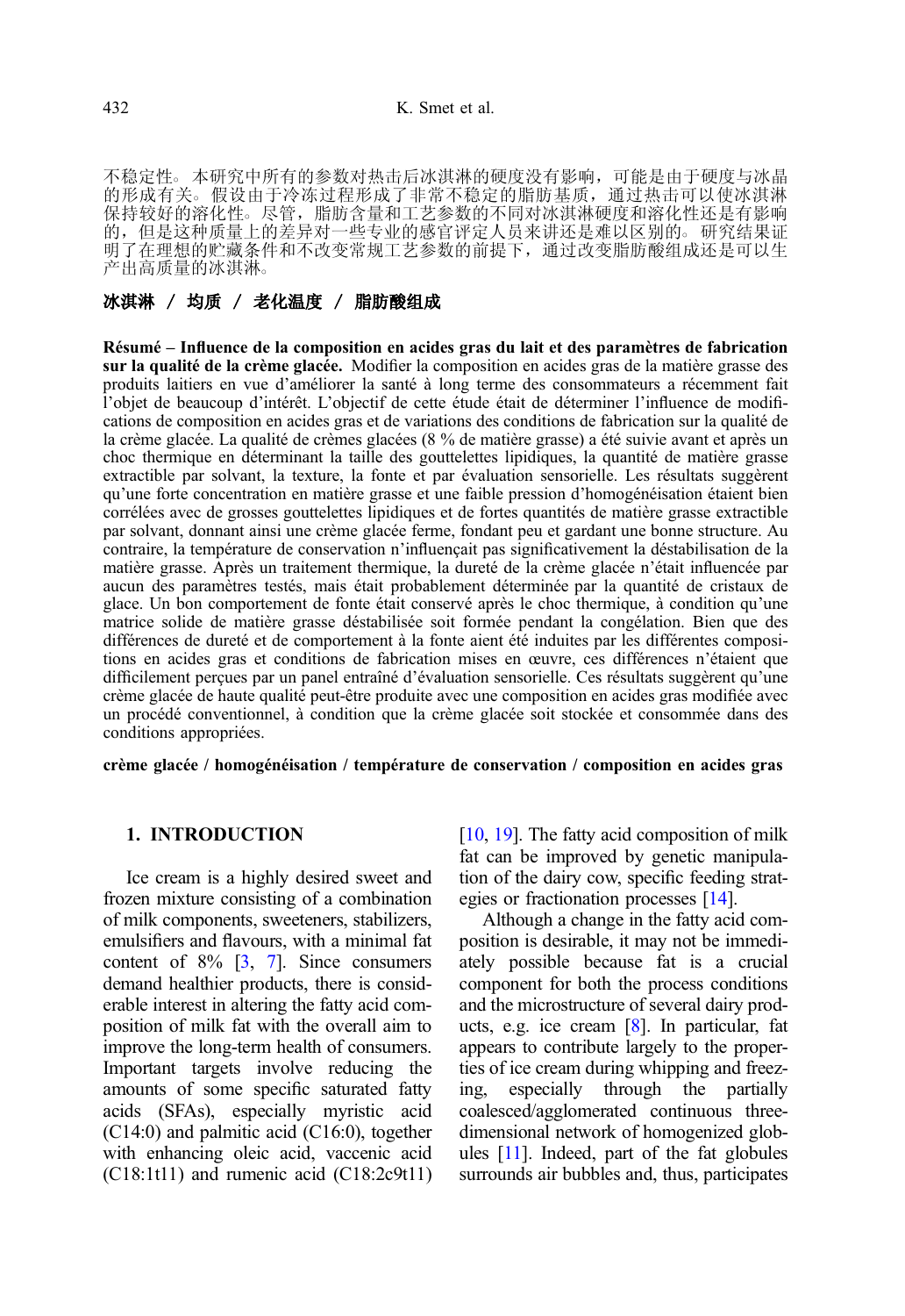in the air phase stabilization [[12](#page-15-0)], while increased levels of fat aggregation are correlated to improved melting resistance [\[5\]](#page-15-0) and smooth eating textural properties [\[11\]](#page-15-0). For partial coalescence and fat aggregation, a certain amount of crystalline fat is required, making the solid:liquid ratio at freezing temperatures an important parameter for ice cream structure formation [\[6](#page-15-0)]. A more unsaturated fatty acid composition of milk fat may therefore result in a changed ice cream structure, which was already observed by Adleman and Hartel [\[2\]](#page-15-0) and Abd El-Rahman et al. [\[1](#page-15-0)].

In addition to an altered fatty acid composition, changes in process parameters may also influence fat destabilization and consequently the quality of ice cream. Since new surfaces are formed during homogenization, homogenization conditions may influence fat destabilization and the meltdown characteristics of the ice cream [[17,](#page-15-0) [23\]](#page-16-0). Sakurai et al. [[22\]](#page-16-0) and Kokubo et al. [\[15,](#page-15-0) [16\]](#page-15-0) showed that lowered drawing temperatures, increased dasher capacity and speed, and increased overrun resulted in ice cream with a slow meltdown speed and good melting resistance. Therefore, it is important to select the correct process conditions as a function of the composition of the ice cream mix to obtain ice cream with good meltdown characteristics.

The objective of this experiment was to investigate the influence of a changed fatty acid composition and varying process conditions on the quality of ice cream. Milk fat composition was varied using a low-, middleand high-melting milk fat fraction (downstream approach) and milk fat derived from cows fed a diet rich in polyunsaturated fatty acids (PUFAs) (upstream approach). Different processing conditions were achieved using different homogenization pressures (two-step: 5/5, 13/5 and 20/5 MPa) and ageing temperatures (7 and 2  $^{\circ}$ C). The quality of ice cream was monitored before and after heat shock by means of fat droplet size, solvent extractable fat content, texture analysis, meltdown tests and sensorial analyses.

#### 2. MATERIALS AND METHODS

#### 2.1. Experimental design

Four different ice cream recipes were prepared, containing 8% milk fat (anhydrous milk fat; Royal FrieslandCampina, Klerken, Belgium), 12.2% milk solids non-fat (skim milk powder; Belgomilk, Langemark, Belgium), 11.8% sucrose (Tiense Suikerraffinaderij, Tienen, Belgium), 5.7% glucose/ maltose syrup (mylose DBS8138; MPM De Block, Edegem, Belgium), 0.45% emulsifier/stabilizer (mono- and diglycerides, locust bean gum and guar gum; Swissgum F-6038; Ingrizo NV, Mariakerke, Belgium), 0.01% vanillin (EuroVanillin, Sarpsborg, Norway) and 61.8% water. The ice cream recipes only differed in their milk fat composition ([Tab. I](#page-3-0)), which was pursued with an upstream and downstream approach. Upstream regulation was done by changing the feed of the cows. A control milk fat (milk fat C) was produced by feeding the cows a standard diet, while a more unsaturated milk fat (milk fat U) was obtained from cows fed a diet rich in PUFAs (extruded linseed). In contrast, a low-melting milk fat fraction (milk fat L) and a high-melting milk fat fraction (milk fat H) were derived from milk fat C using multistep dry fractionation, which is a downstream approach.

After mixing the ingredients at  $50^{\circ}$ C, the ice cream mixes (60 L) were homogenized at different pressures (65 °C; twostep: 5/5, 13/5 and 20/5 MPa) and pasteurized (15 s, 85 °C; APV Paraflow Pilot; APV, Getzville, NY, USA), after which the mixes were cooled down to 17 °C. During ageing at different refrigerator temperatures (7 and 2  $^{\circ}$ C), the temperature in the ice cream mix barrels exponentially decreased to 8.1 and 3.8 °C, respectively, after 18 h. The aged ice cream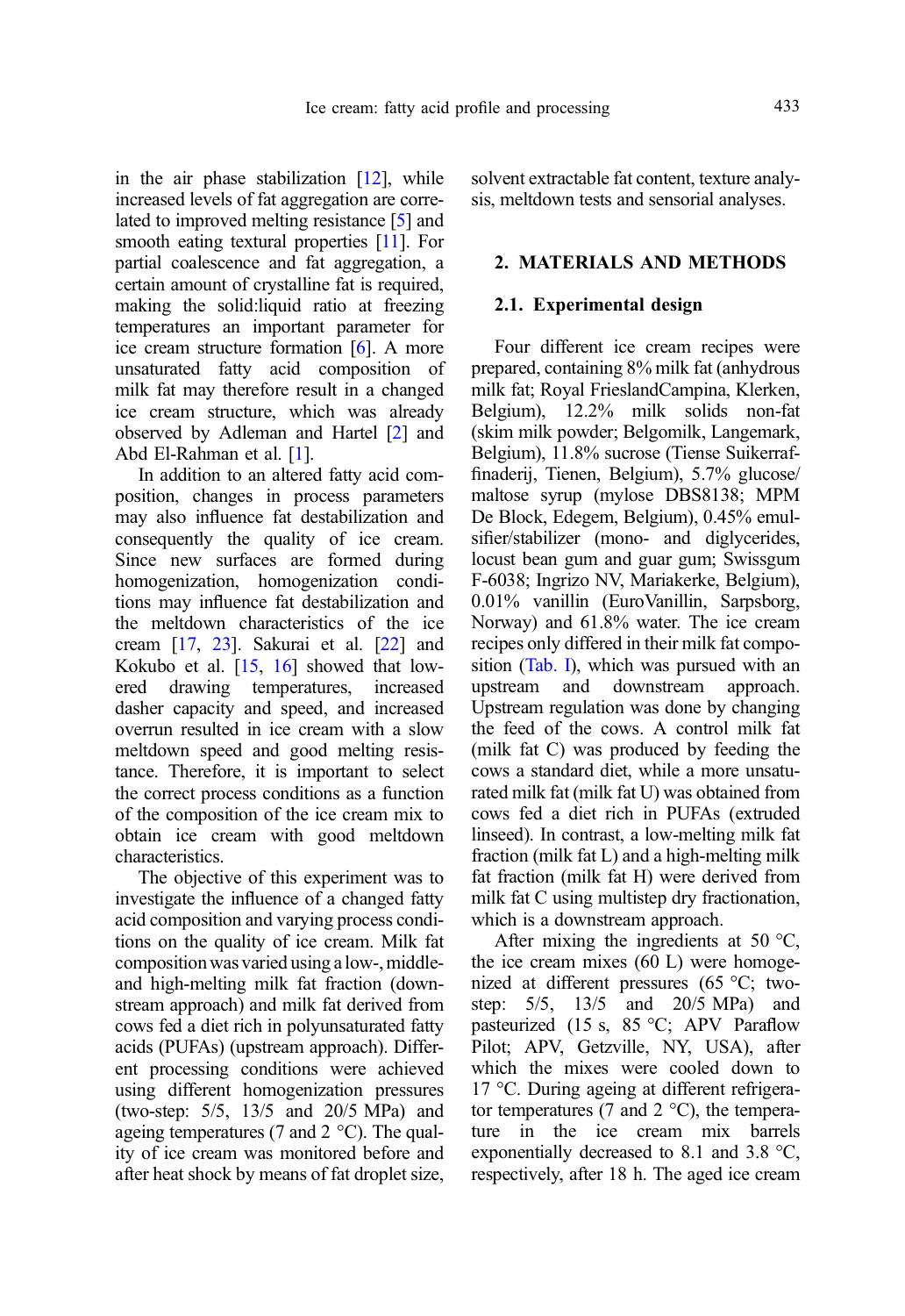<span id="page-3-0"></span>Table I. Melting point (°C, bulk fat), solid fat content (% SFC, bulk fat) at different stages in the production process of ice cream and fatty acid composition (wt%, ice cream) of control milk fat (C), milk fat enriched with unsaturated fatty acids (U), a low-melting milk fat fraction (L) and a highmelting milk fat fraction (H). Results are the mean of three or four determinations. SEM, standard error of means<sup>1</sup>; SFC<sub>−18</sub> °<sub>C</sub>, SFC after storage at −18 °C; SFC<sub>3.8</sub> °<sub>C</sub>, SFC after ageing at 2 °C; and  $SFC_{8.1}$  °C, SFC after ageing at 7 °C.

|                                            | C fat             | U fat             | L fat               | H fat             | <b>SEM</b> | $P$ value   |
|--------------------------------------------|-------------------|-------------------|---------------------|-------------------|------------|-------------|
| Melting point $(^{\circ}C)$                | $35.43^{b}$       | $36.56^{b}$       | $18.77^{\circ}$     | $40.48^{\rm a}$   | 2.02       | ${}< 0.001$ |
| $SFC_{-18} \circ_C (\%)$                   | $83.47^b$         | $82.53^{b}$       | $76.98^{\circ}$     | $85.80^{a}$       | 0.99       | ${}< 0.001$ |
| $SFC_{3.8} \text{ } \circ_{\text{C}} (\%)$ | $39.03^{b}$       | $38.80^{b}$       | $19.73^{\circ}$     | $54.15^{\rm a}$   | 3.69       | ${}< 0.001$ |
| $SFC_{8.1} \text{ } \circ_C (\%)$          | $36.76^b$         | $34.88^{\circ}$   | $9.71$ <sup>d</sup> | $53.79^{\rm a}$   | 4.74       | ${}< 0.001$ |
| $SFA^2$ (%)                                | $64.5^{b}$        | $61.8^\circ$      | $58.1^{\rm d}$      | $70.2^{\rm a}$    | 1.3        | ${}< 0.001$ |
| MUFA $^3$ (%)                              | $32.4^\circ$      | $34.0^{b}$        | $37.4^{\rm a}$      | 26.8 <sup>d</sup> | 1.0        | ${}< 0.001$ |
| PUFA $4$ (%)                               | $3.83^{\circ}$    | $4.15^{b}$        | $4.53^{\rm a}$      | $3.02^d$          | 0.15       | ${}< 0.001$ |
| Total $CLA^3$ (%)                          | $1.41^{b}$        | $1.52^{\rm a}$    | $1.31^{b}$          | 1.03 <sup>c</sup> | 0.05       | ${}< 0.001$ |
| ω6 <sup>6</sup> (%)                        | 1.77 <sup>b</sup> | $1.74^b$          | $2.42^{\rm a}$      | 1.47 <sup>c</sup> | 0.09       | ${}< 0.001$ |
| $\omega^{3}$ (%)                           | $0.662^{\circ}$   | $0.884^{\rm a}$   | $0.808^{b}$         | $0.516^d$         | 0.038      | ${}< 0.001$ |
| $\omega$ 6/ $\omega$ 3                     | $2.68^{b}$        | 1.98 <sup>c</sup> | 3.00 <sup>a</sup>   | $2.85^{a,b}$      | 0.43       | ${}< 0.001$ |

<sup>1</sup> Means with different letters (a, b, c and d) in the same row differ significantly (Duncan,  $P < 0.05$ ).<br><sup>2</sup> Saturated fatty acids; sum of C4:0, C6:0, C8:0, C10:0, C12:0, C14:0, 12mC14:0, 13mC14:0, C15:0,

C16:0, 14mC16:0, 15mC16:0, C17:0, C18:0, C20:0, C21:0, C22:0 and C24:0.

<sup>3</sup> MUFAs; sum of C14:1c9, C16:1t9, C16:1c9, C17:1c9, C18:1 total trans, C18:1c9, C18:1c11, C20:1c11 and C22:1c13.

<sup>4</sup> PUFAs; sum of C18:2c9c12, C18:3c6c9c12, C18:3c9c12c15, C18:2c9t12, C18:2t10c12, C20:2c11c14, C20:3c8c11c14, C20:4c5c8c11c15, C20:5c5c8c11c14c17 and C22:5c7c10c13c16c19.<br>
S Conjugated linoleic acid; sum of C18:2c9,t11 and C18:2t10,c12.

 $^6$  Sum of C18:2c9c12, C18:2c6c9c12, C20:2c11c14, C20:3c8c11c14 and C20:4c5c8c11c14.<br>7 Sum of C18:3c9c12c15, C20:5c5c8c11c14c17 and C22:5c7c10c13c16c19.

mixes were frozen in a continuous freezer (Gelmark Hoyer 160; Alfa Laval Hoyer, Italy) to a draw temperature of  $-5.5$  °C, while an overrun of 100% was aimed for. Ice cream samples were then hardened to −22 °C for at least 24 h and finally stored at −18 °C until analysis.

Half of the ice cream samples were subjected to a heat shock procedure in order to evaluate the influence of the different ice cream recipes and process conditions on the functional stability of ice cream under stress conditions. The temperature varied from  $-18$  °C to  $-9$  °C to  $-18$  °C with a complete cycle time of 48 h. Five cycles were performed, after which the samples were stored at −18 °C until analysis.

#### 2.2. Methods

## 2.2.1. Fatty acid composition

Milk fat was extracted from ice cream by the Röse-Gottlieb procedure, followed by methylation of the extracted lipids. These fatty acid methyl esters were analysed by gas chromatography [\[13,](#page-15-0) [24](#page-16-0)].

# 2.2.2. Solid fat content of milk fat

The solid fat content (SFC) determination of the bulk fat was performed using pulsed nuclear magnetic resonance (pNMR) with a Minispec PC 20 (Bruker, Karlsruhe, Germany). Liquefied fat was transferred into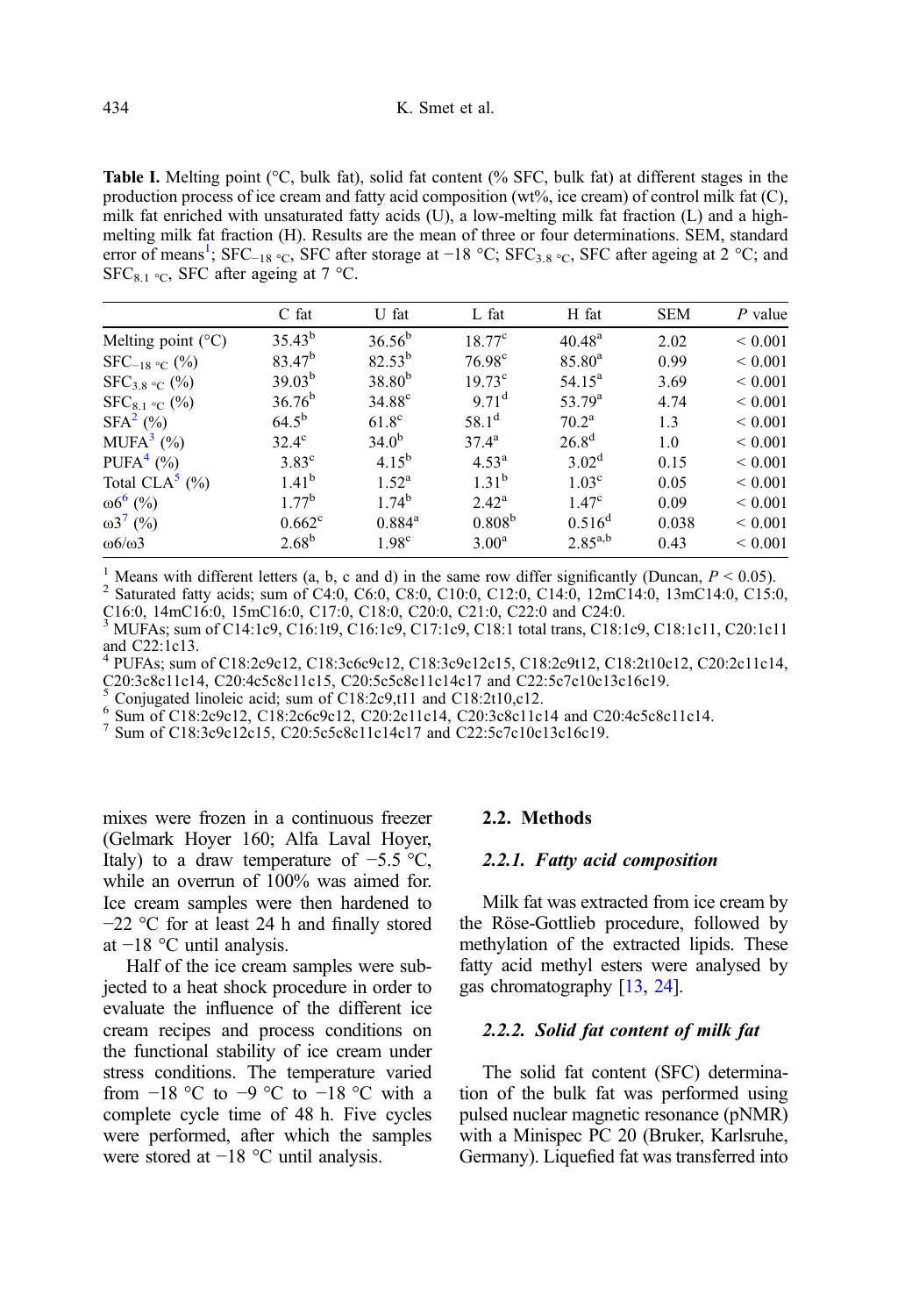pNMR tubes and held at 65 °C for 30 min to eliminate any thermal history. Afterwards, the pNMR tubes were quenched and cooled with liquid nitrogen and placed in a water bath at −20 °C. After an incubation of 1 h, the SFC was determined with pNMR. Then, the temperature of the water bath was increased with  $5^{\circ}$ C and again, the SFC was determined after 1 h of incubation. This procedure was repeated until the anhydrous milk fat was totally liquefied.

To investigate the SFC of ice cream (mix) after ageing (3.8 and 8.1  $^{\circ}$ C) and hardening (−18 °C), bulk fat was exposed to simulated conditions representative of what ice cream went through, while its SFC was monitored with pNMR. The exponential decay of the temperature during ageing was imitated with a cryostat, while the SFC after hardening was determined after 48 h at −18 °C. All measurements were done in triplicate.

#### 2.2.3. Melting point of milk fat

The melting point of milk fat was obtained with differential scanning calorimetry (DSC; TA Q1000; TA Instruments, New Castle, USA). The DSC was calibrated with indium (TA Instruments, NewCastle, USA), azobenzene (Sigma-Aldrich, Bornem, Belgium) and undecane (Acros Organics, Geel, Belgium) before analyses. Nitrogen was used to purge the system. The sample was sealed in a hermetic aluminium pan and an empty pan was used as a reference. The applied timetemperature programme was as follows: holding at 65 °C for 15 min to ensure a completely liquid state, cooling at 10  $^{\circ}$ C min<sup>-1</sup> to −50 °C, holding for 5 min and then heating at 20  $\rm{^{\circ}C}$  min<sup>-1</sup> to 65  $\rm{^{\circ}C}$ . The melting point was determined by measuring the onset point on the melting curve. This procedure was done in fivefold.

#### 2.2.4. Overrun of ice cream

Overrun was monitored at draw by comparing the weight of ice cream mix and ice cream in a fixed volume container. Overrun (in %) was calculated as follows:

Overrun ¼ weight of mix-weight of ice cream weight of ice cream -100%:

After hardening, overrun was measured more accurately by correcting for the volume of air at the top of the container. For every batch, overrun was determined in 10-fold.

#### 2.2.5. Texture analysis

Firmness of the ice cream samples (500 mL;  $-15$  °C) was measured by penetration of a vertical sheet (stainless steel;  $30 \times 1$  mm) into the ice cream to a depth of 20 mm at a constant speed of 20 mm∙min−<sup>1</sup> with a Texture Analyser (LF-Plus; Lloyd Instruments Ltd., Hants, UK). For every batch, 10 different samples were analysed at three different places in the ice cream box.

## 2.2.6. Fat droplet size

The size distribution of fat globules was determined using a Mastersizer S (Malvern Instruments, Malvern, UK) equipped with a 300 RF lens. The dilution of the emulsion in the sample chamber with demineralized water was  $\sim$  1:1000, while the settings for pumping, stirring and ultrasound measured 750 rpm, 300 rpm and 0%, respectively. The refractive index values for milk fat and water were fixed at 1.482 and 1.33, respectively, whereas the imaginary refractive index of the dispersed phase was set to 0.01. Polydisperse analysis was selected. Melted ice cream fat globule's mean diameter (evaluated by the volume-weighted average diameter,  $D_{4,3}$ ) was recorded as well as the cumulative percentage of fat aggregates with diameters greater than 2.0 or 4.0 μm,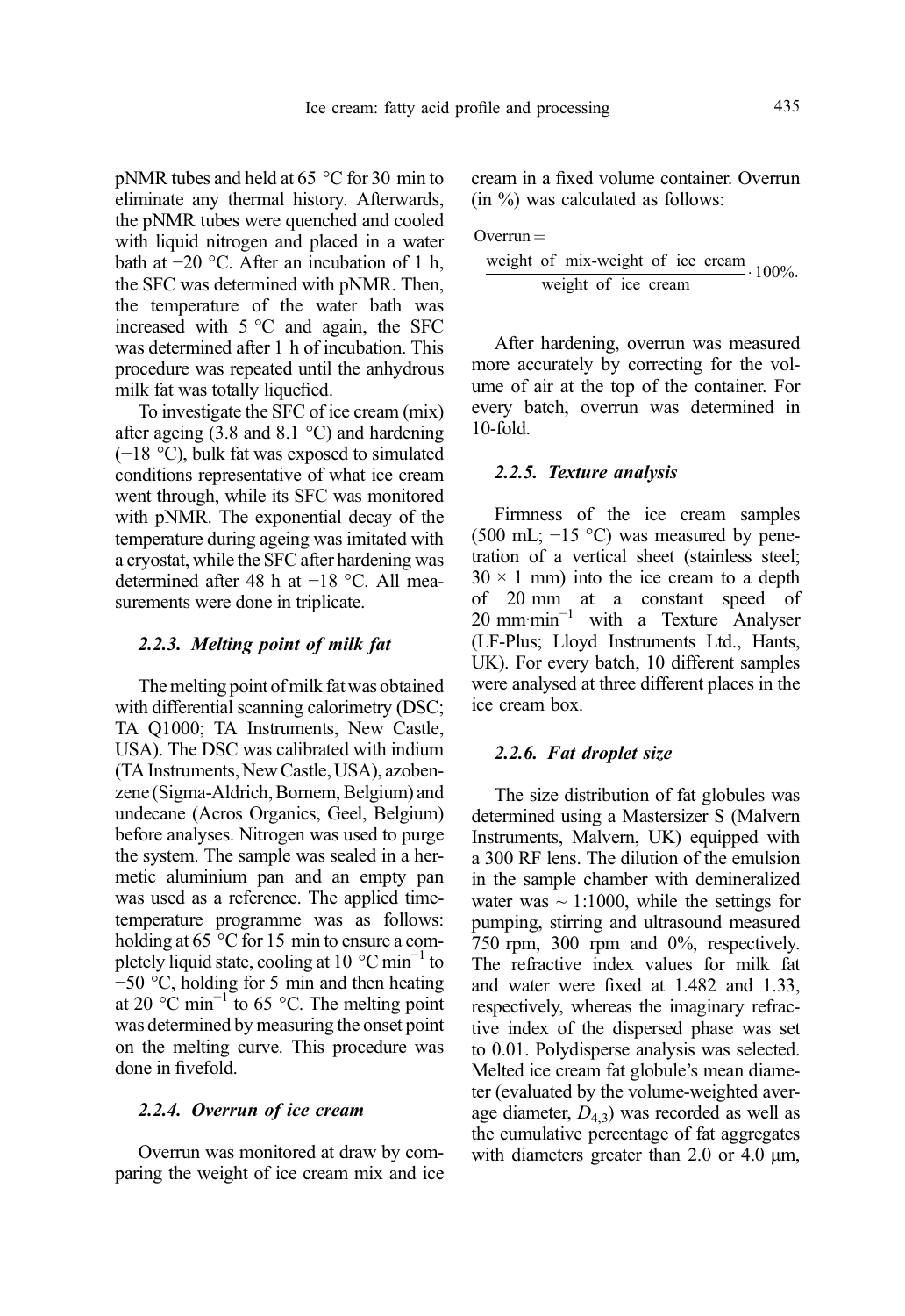for homogenization pressures of 13/5 or 20/ 5 MPa and 5/5 MPa, respectively. Boundaries were set to 2.0 and 4.0 μm, since all particles in the ice cream mix had a smaller diameter than these particular limits, indicating that particles with diameters greater than 2.0 or 4.0 μm, respectively, were originating from the formation of aggregates.

# 2.2.7. Solvent extractable fat content

A mixture of petroleum ether and diethyl ether (1:1; v/v; J.T. Baker, Deventer, The Netherlands; Panreac, Barcelona, Spain) was used as a solvent in order to partially extract fat from melted ice cream samples. About 10 g of the frozen ice cream were weighed into a 150 mL separation flask. Samples were thawed for 15 min at 40 °C. After thawing, 5 mL of water and 50 mL of ether mixture were added and the mixture was slowly agitated for 1 min. Subsequently, the separation flasks were rotated at about  $40 \times g$  for 5 min (Sorvall RC 26 Plus, Global Medical Instrumentation Inc., Ramsey, MN, USA), after which the ether phase was transferred into dry and calibrated conical flasks by means of a 10 mL pipette. The extraction, starting with the addition of 50 mL of ether mixture to the water phase, was repeated. The pooled extracts were kept on a heating plate in a fume hood until visually determined as dry, and the conical flasks were then dried at 104 °C for 1 h. They were transferred to the sample dry keeper for 30 min and weighed. The percentage of total extractable fat was calculated.

# 2.2.8. Meltdown test

The meltdown tests were carried out in an acclimatized chamber at 20 °C. The ice cream samples (500 mL; −18 °C) were placed on a grid (material: stainless steel; size:  $16 \text{ cm} \times 18 \text{ cm}$ ; hole diameter: 2 mm) and a beaker was placed underneath the grid on scales to collect and weigh the drip losses. Weights were recorded every

10 min for 150 min. Pictures to evaluate the shape of the ice cream samples were taken every 30 min. The analysis was performed in triplicate.

## 2.2.9. Sensory analysis

Sensory analysis was used to evaluate hardness, mouth feel, melting behaviour and preference between ice cream with a different fatty acid composition or a different processing. The influence of fatty acid composition on the sensorial quality of ice cream was investigated by comparing the different milk fats for all six process conditions (after hardening). The influence of homogenization pressure was examined for both milk fat C and U, aged at 7 and 2 °C, respectively (after hardening and heat shock). Finally, the influence of ageing temperature was investigated for both milk fat C and U for a homogenization pressure of 13/5 MPa (after hardening and heat shock). The panel consisted of 30 people (11 men and 19 women) who were staff of the Institute for Agricultural and Fisheries Research. Their mean age was 36 years (range 19– 63 years). All panellists had earlier experience in sensory evaluation of ice cream. Evaluations were conducted in a sensorial cabinet that was equipped with individually partitioned booths. Ice cream samples were served at −15 °C. Depending on the tested combination, two, three or four ice cream samples were served and the panellists were asked to classify the samples for hardness (scale: too soft–too hard), mouth feel (scale: too watery–too sticky), melting behaviour (scale: too slow–too fast) and preference (scale: poor–good). The processing of the results was done based on the tables of Kramer et al. [[18](#page-15-0)] for  $\alpha = 0.05$ .

## 2.3. Statistical analysis

Statistical analysis of the data was performed using the SPSS statistical package, release 16.0 (SPSS, Chicago, IL, USA).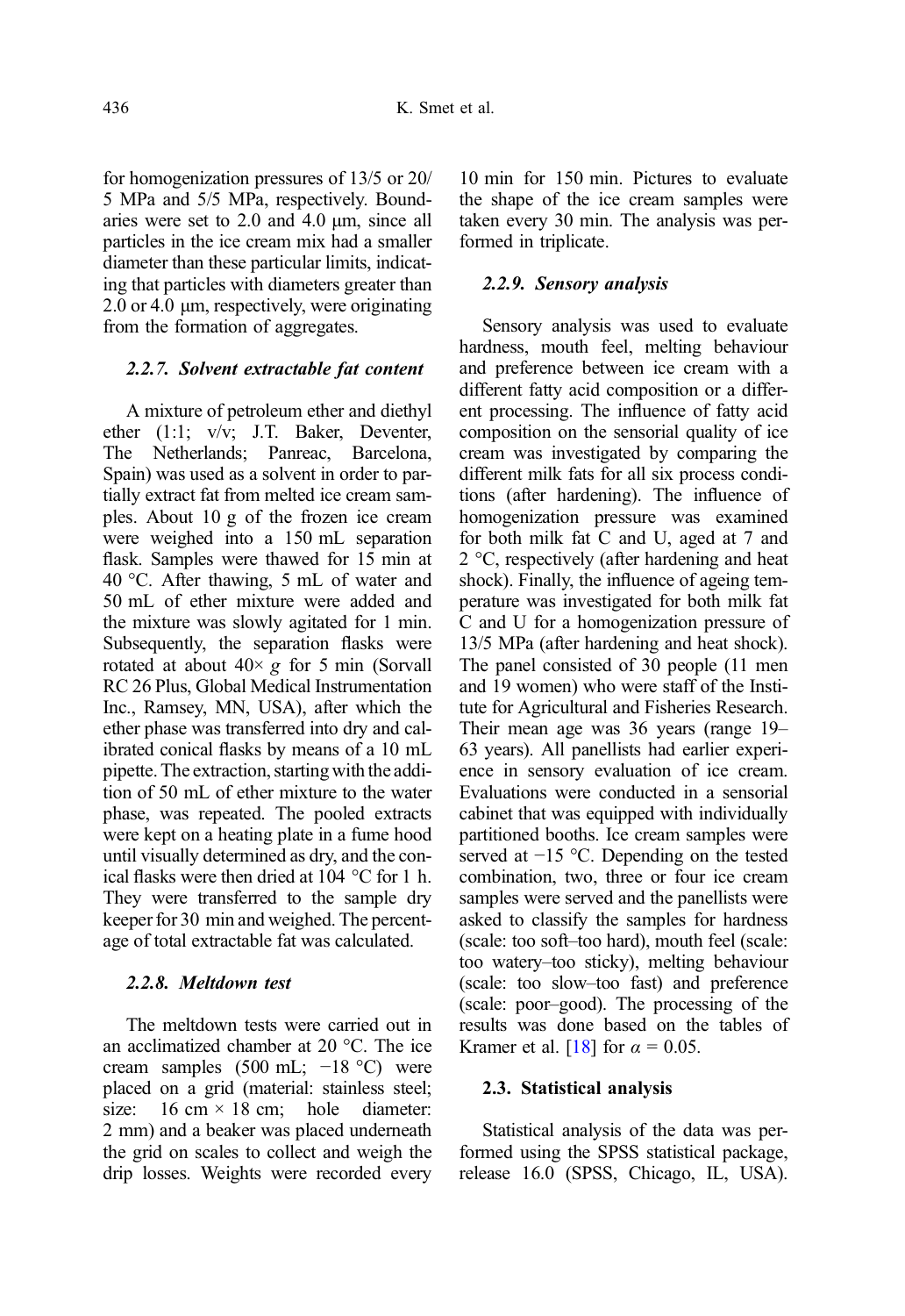

Figure 1. SFC as a function of temperature determined with pulsed nuclear magnetic resonance for control milk fat  $(\bullet)$ , milk fat enriched with unsaturated fatty acids  $(\square)$ , low-melting milk fat fraction (A) and high-melting milk fat fraction ( $\circ$ ). Error bars indicate  $\pm$  1 SD based on three determinations.

The characteristics of the different milk fats (fatty acid composition, melting point,  $SFC_{-18}$  °C,  $SFC_{8,1}$  °C and  $SFC_{3,8}$  °C) were analysed using one-way ANOVA with milk fat as fixed factor. Comparison of means was performed using Duncan as post hoc test ( $P < 0.05$ ). Relationships between the different parameters describing milk fat, ice cream mix and ice cream (fatty acid composition, melting point, SFC, volumeweighted average diameter of ice cream mix and ice cream, % of aggregates, % of solvent extractable fat, hardness and % of drip) for fresh ice cream and after heat shock were evaluated using Pearson correlations at a significance level of 5%.

#### 3. RESULTS AND DISCUSSION

# 3.1. Chemical and physical characterization of milk fat

All four ice cream recipes had the same composition, except for the fat fraction. [Table I](#page-3-0) shows the differences in fatty acid composition between the different recipes. Obviously, milk fat L and H, produced by multistep dry fractionation, showed the lowest and highest SFA fraction, respectively, and the highest and lowest monounsaturated fatty acid (MUFA) and PUFA fraction, respectively. In contrast, milk fat C and U contained intermediary values for SFA, MUFA and PUFA fraction. However, when comparing milk fat C and U more carefully, milk fat U showed a significantly lower fraction of SFA, mainly due to a decreased fraction of C8:0, C10:0, C12:0, C14:0 and C16:0, even though a significant increase in C18:0 could be observed. In addition, the MUFA fraction of milk fat U was significantly higher because of a higher fraction of C18:1c9 and total trans C18:1, while a higher PUFA fraction was related to an increased content of rumenic and linolenic acids (data not shown).

Assuming the differences in fatty acid composition, changes in the physical behaviour of milk fat could be expected. Therefore, the SFC profile of bulk fat was measured for all four milk fats from −20 °C until melting (Fig. 1). Milk fat H clearly showed the highest SFC values for the whole temperature range, whereas milk fat L contained the lowest amount of SFC. For milk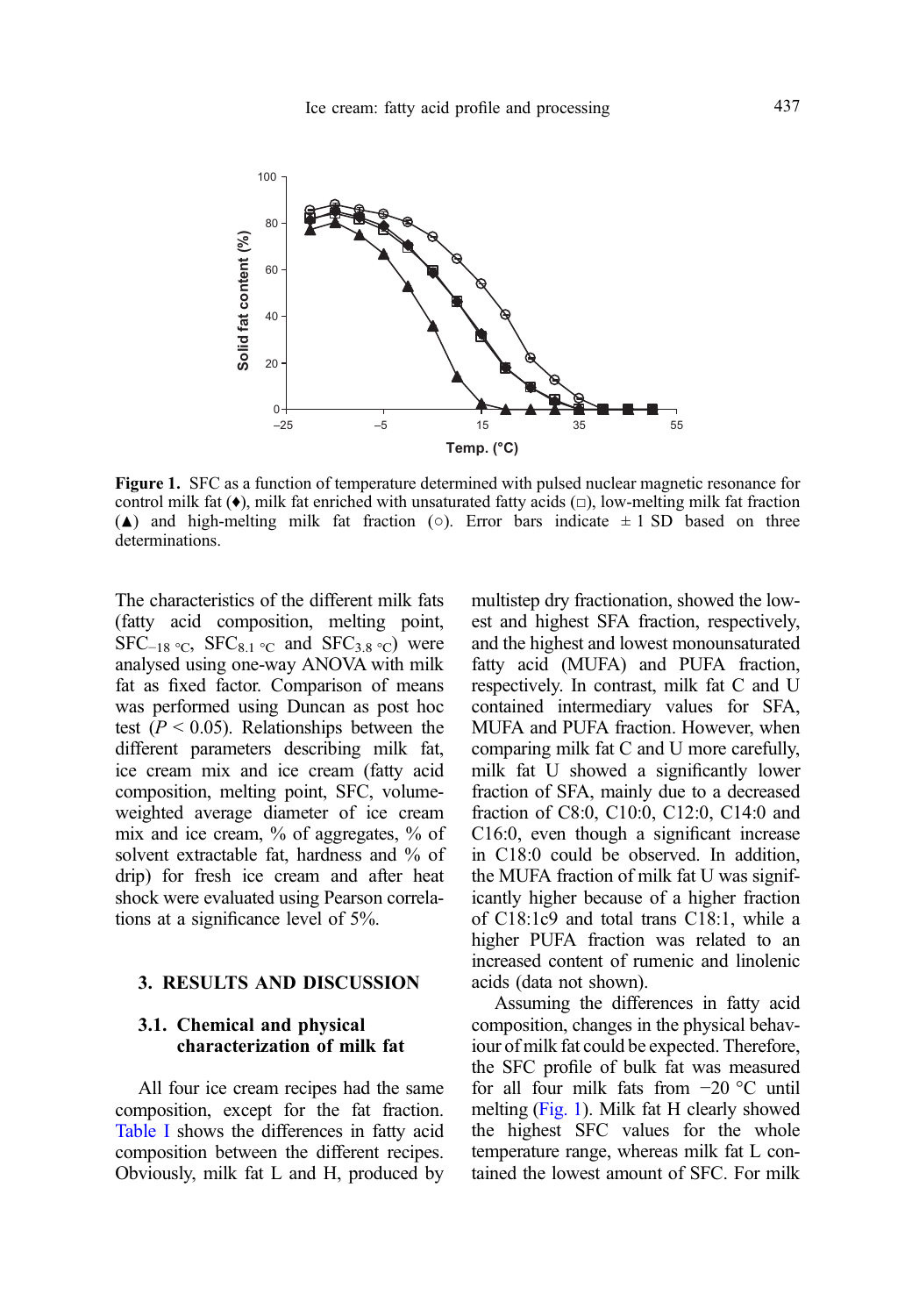**Table II.** Volume-weighted average diameter,  $D_{4,3}$  ( $\mu$ m) for ice cream mix made from control milk fat (C), milk fat enriched with unsaturated fatty acids (U), a low-melting milk fat fraction (L) and a high-melting milk fat fraction (H) at different levels of homogenization pressure and ageing temperature. Results are expressed as mean  $(\pm SD)$ ;  $P_{\text{hom}}$ , homogenization pressure (MPa);  $T_{\text{ayeine}}$ , ageing temperature (°C).

| $P_{\text{hom}}$ (MPa) | $T_{\text{ageing}}$ (°C) | $C$ mix           | U mix           | L mix           | H mix           |
|------------------------|--------------------------|-------------------|-----------------|-----------------|-----------------|
| 5/5                    | $(-)^1$                  | $1.02 \pm 0.23^2$ | $0.95 \pm 0.11$ | $0.95 \pm 0.11$ | $1.15 \pm 0.10$ |
|                        | 7                        | $1.20 \pm 0.01$   | $1.06 \pm 0.01$ | $1.12 \pm 0.01$ | $1.00 \pm 0.01$ |
|                        | 2                        | $0.83 \pm 0.01$   | $1.14 \pm 0.22$ | $0.87 \pm 0.02$ | $0.98 \pm 0.02$ |
| 13/5                   | $\left( \cdot \right)$   | $0.56 \pm 0.03$   | $0.59 \pm 0.02$ | $0.57 \pm 0.01$ | $0.56 \pm 0.02$ |
|                        | 7                        | $0.59 \pm 0.01$   | $0.59 \pm 0.01$ | $0.59 \pm 0.01$ | $0.59 \pm 0.01$ |
|                        | $\mathfrak{D}_{1}$       | $0.55 \pm 0.01$   | $0.59 \pm 0.01$ | $0.58 \pm 0.01$ | $0.58 \pm 0.01$ |
| 20/5                   | $(\textnormal{-})$       | $0.53 \pm 0.03$   | $0.48 \pm 0.02$ | $0.49 \pm 0.02$ | $0.51 \pm 0.05$ |
|                        | 7                        | $0.55 \pm 0.01$   | $0.54 \pm 0.05$ | $0.52 \pm 0.01$ | $0.52 \pm 0.01$ |
|                        | 2                        | $0.53 \pm 0.01$   | $0.52 \pm 0.01$ | $0.52 \pm 0.01$ | $0.59 \pm 0.01$ |

 $\frac{1}{2}$  (-), ice cream mix before ageing.<br><sup>2</sup> Mean of 2–4 determinations.

fat C and U, intermediary values for SFC could be observed. Surprisingly, the SFC profile of both these milk fats was very similar. This is probably due to the higher trans C18:1 proportion in milk fat U, despite its lower SFA proportion compared to milk fat C. Indeed, it is known that trans fatty acids have similar melting profiles as SFA. In addition to the SFC profile, the melting point of the different bulk fats was also determined ([Tab. I\)](#page-3-0). These results were in agreement with the SFC profile of the different milk fats. Finally, the SFC value of the bulk fat at different moments in the production process was determined ([Tab. I\)](#page-3-0). After ageing at  $7^{\circ}$ C, large differences in SFC were observed for the different milk fats. Milk fat L only contained 9.7% of solid fat, while for milk fat H 53.8% of solid fat was observed. Again, milk fat C and U had intermediary values. However, when comparing the SFC of the bulk fat after ageing at 2  $\mathrm{C}$  with the values for ageing at 7  $\mathrm{C}$ , only small differences could be observed, except for milk fat L, for which an increase of 10% SFC was measured. After storage of the bulk fat at  $-18$  °C, most of the fat was

solid (from 77% to 86%) for all different milk fat types.

# 3.2. Physicochemical characterization of ice cream mix

In addition to the characterization of the different milk fats, the physicochemical behaviour of ice cream mixes was investigated by monitoring the particle size before and after ageing (Tab. II). The particle size  $(D_4,3)$  of ice cream mix was not significantly influenced by milk fat type ( $P = 0.954$ ) or by ageing ( $P = 0.380$ ), although it was significantly altered by homogenization pressure  $(P < 0.001)$ . At 5/5 MPa, the  $D_{4,3}$  measured 1.02  $(\pm 0.15)$  μm, while a  $D_{4,3}$  of 0.58  $(\pm 0.02)$  and 0.52  $(\pm 0.03)$  μm could be observed at 13/5 and 20/5 MPa, respectively. Also Bazmi et al. [\[4](#page-15-0)] could not detect a significant influence of ageing on particle size, even though they observed slightly smaller particles in ice cream mix prepared from milk fat enriched with an olein fraction compared to a control milk fat and milk fat enriched with a stearin fraction.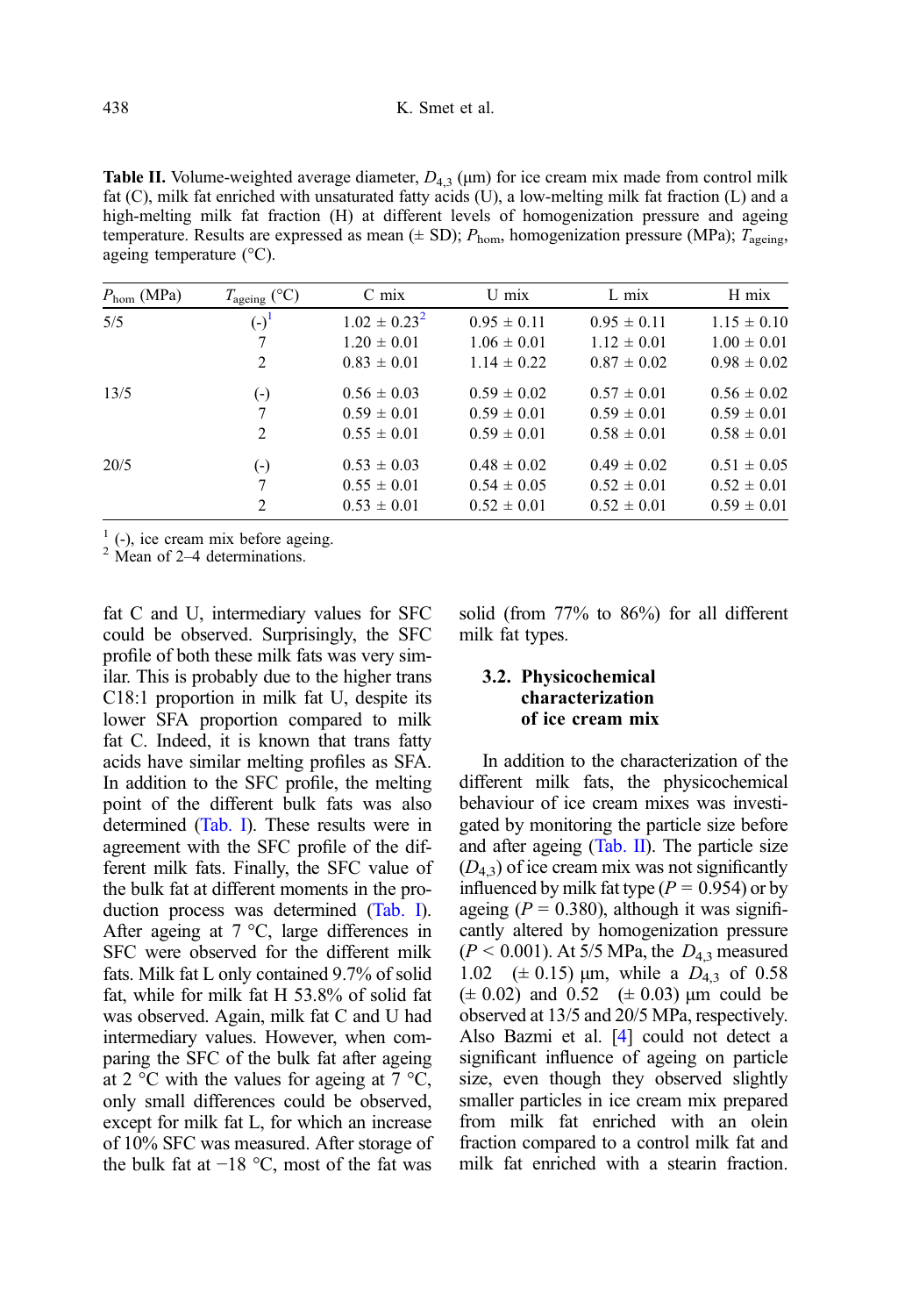In addition, Koxholt et al. [\[17\]](#page-15-0) reported an inverse relationship between homogenization pressure and particle size, which was similar to our findings and followed the homogenization theory.

# 3.3. Physicochemical characterization of ice cream

In ice cream, the overrun is an important quality parameter. Therefore, the overrun was monitored during draw and after hardening. An overall overrun of 101.1 ( $\pm$  3.8)% could be observed, while no significant differences could be reported between the four fat types  $(P = 0.451)$ .

In addition to the overrun, particle size of fat globules, cumulative percentage of aggregates and percentage of solvent extractable fat in ice cream were measured as a function of milk fat type, homogenization pressure, ageing temperature and storage. The obtained results were correlated against storage conditions (fresh – heat shock) and ageing temperature  $(7-2 \text{ °C})$ . Pearson correlations of 0.92–0.95 and 0.82–0.90 could be observed for storage conditions and ageing temperature, respectively. These high correlations are suggesting that storage conditions and ageing temperature are not significantly influencing the measured parameters. Therefore, results were only discussed for one condition (fresh ice cream, aged at 7 °C; [Fig. 2](#page-9-0)).

Important differences in particle size, cumulative percentage of aggregates and solvent extractable fat content of ice cream could be observed depending on the milk fat composition and the applied homogenization pressure. Irrespective of the milk fat composition, the lowest homogenization pressure (5/5 MPa) produced the highest fat destabilization, probably as a result of the large fat droplets. In contrast, only a limited amount of fat was destabilized for intermediate homogenization pressures (13/5 MPa), which are usually applied in the ice cream industry. Finally, high homogenization pressures (20/5 MPa) again resulted in higher fat destabilization. At these higher pressures, more membrane was needed to coat the surface of the fat droplets. This may result in a better distribution of the emulsifier, inducing a higher fat destabilization. When comparing ice cream produced with different milk fats, milk fat with a rather high SFC (milk fat C, U and H) resulted in large particles and a high content of aggregates and solvent extractable fat, while for ice cream produced with milk fat L, only small particles and a limited amount of aggregates and solvent extractable fat could be detected.

Relationships between the physicochemical characteristics of ice cream and the physical and chemical composition of milk fat and ice cream mix could also be revealed by calculating the Pearson correlations between these parameters ([Tab. III](#page-10-0)). A significant positive correlation could be observed between SFC of the bulk fat and percentage of aggregates, while the correlation with particle size and percentage of solvent extractable fat was not significant under the studied experimental design. Since particle size, percentage of aggregates and percentage of solvent extractable fat are all parameters describing fat destabilization, these results are suggesting that an appropriate ratio of solid: liquid fat must be attained during ageing to induce coalescence of fat during the freezing process. This is also confirming the theory of Darling [\[9](#page-15-0)], who suggested that a partially crystalline fat droplet is needed to promote coalescence of fat globules during freezing. As a result, crystals have the ability to distort the surface of the fat globule and these distortions, then, pierce the film between two colliding globules and wet the interface to allow sufficient liquid fat to cement the colliding globules together. Since milk fat L contained very low SFC at ageing temperature, very limited amounts of crystals were formed inducing only a limited amount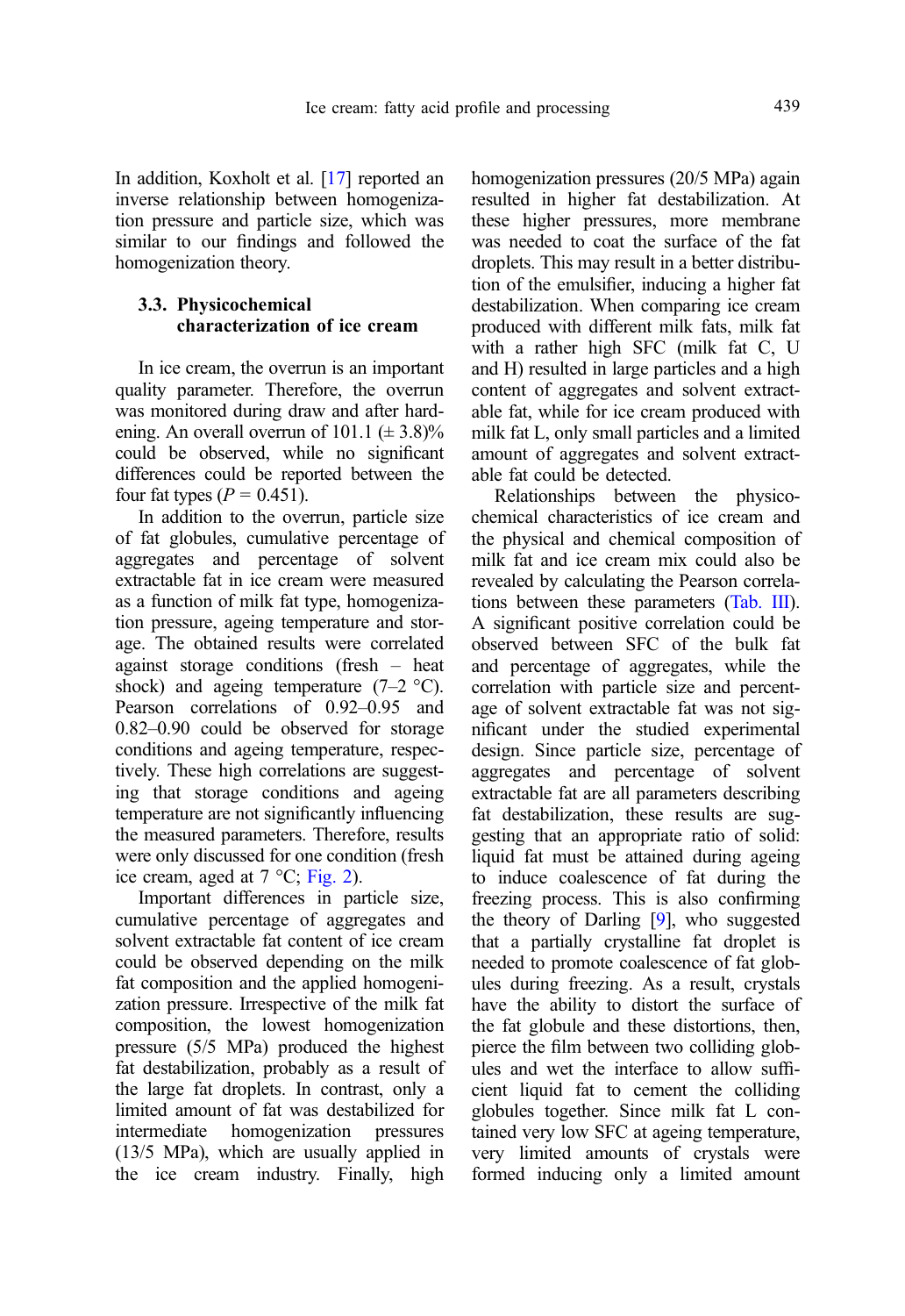<span id="page-9-0"></span>

Figure 2. (A) percentage of solvent extractable fat (on fat basis); (B) cumulative percentage of aggregates with diameter greater than 2.0 or 4.0 μm for a homogenization pressure of 13/5 and 20/5 MPa or 5/5 MPa, respectively; (C) volume-weighted average diameter,  $D_{4,3}$  ( $\mu$ m), for fresh ice cream aged at 7 °C with different levels of homogenization pressure (5/5 MPa, 13/5 MPa and 20/5 MPa) and made from control milk fat  $([$ , milk fat enriched with unsaturated fatty acids  $([$ , a low-melting milk fat fraction  $(\boxtimes)$  and a high-melting fat fraction  $(\boxtimes)$ .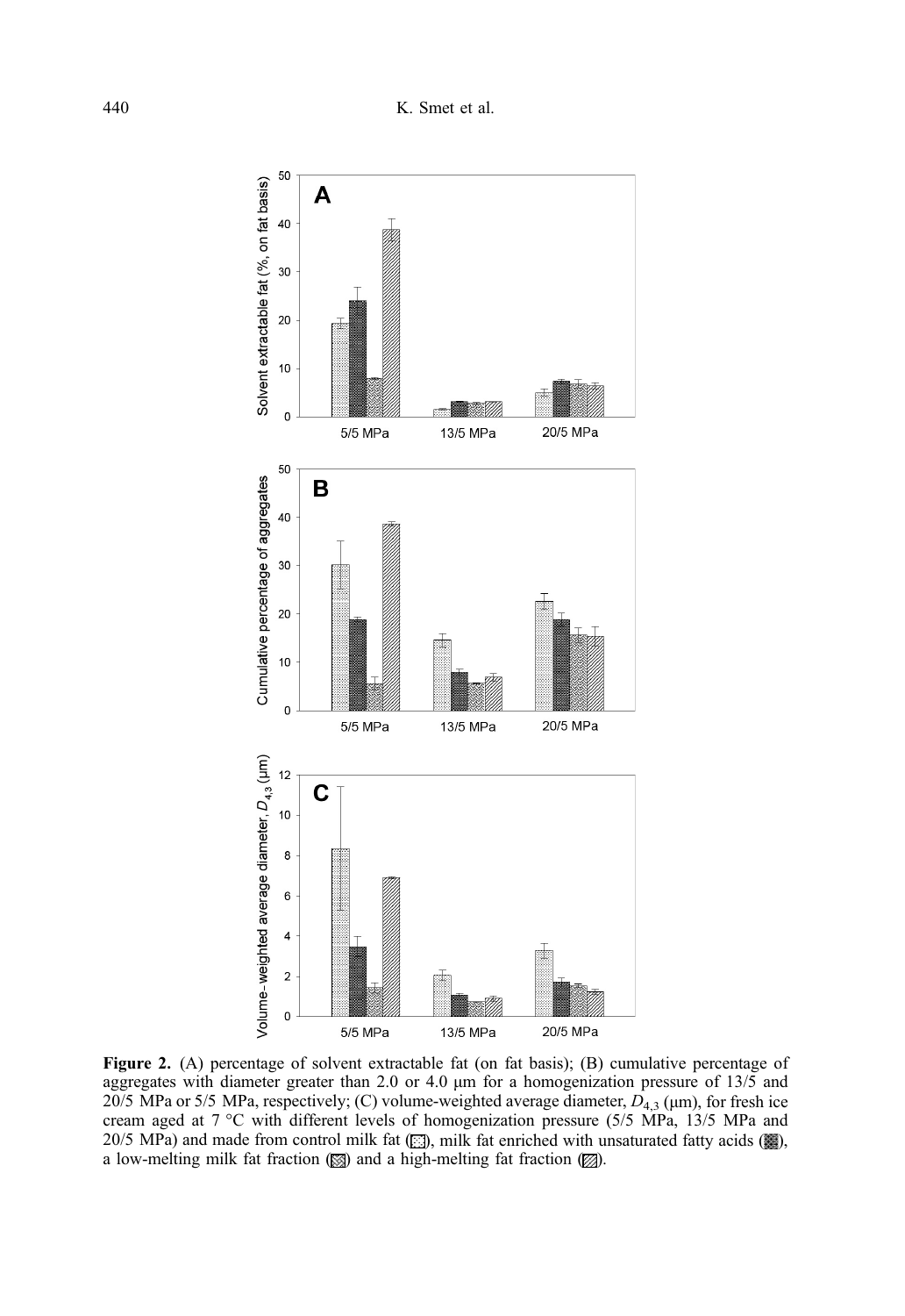<span id="page-10-0"></span>Table III. Pearson correlation matrix between different methods measuring features of milk fat, ice cream mix and ice cream made from control milk fat, milk fat enriched with unsaturated fatty acids, a low-melting milk fat fraction and a high-melting milk fat fraction for different levels of homogenization pressure (5/5, 13/5 and 20/5 MPa) and ageing temperature (2 and 7 °C), calculated for fresh ice cream and after heat shock. Significant correlations  $(P < 0.05)$  are written in bold. SFA, saturated fatty acid content of ice cream (%); MUFA, monounsaturated fatty acid content of ice cream (%); polyunsaturated fatty acid, PUFA content of ice cream (%);  $T<sub>m</sub>$ , melting point of milk fat (°C); SFC<sub>ag</sub>, SFC of bulk fat after ageing (%); SFC<sub>fr</sub>, SFC of bulk fat after hardening at −18 °C (%);  $D_4$ <sub>3</sub>mix, volume-weighted average diameter of ice cream mix after ageing ( $\mu$ m);  $D_{4,3}$ ice, volume-weighted average diameter of ice cream (μm); %aggr, cumulative percentage of aggregates with diameter greater than 2.0 or 4.0 μm for a homogenization pressure of 13/5 and  $20/5$  MPa or 5/5 MPa, respectively; %fat<sub>extr</sub>, percentage of solvent extractable fat (on fat basis); hardness, hardness (N) at −15 °C; and %drip, percentage of drip after 150 min at 20 °C.

|                       | <b>SFA</b>               | MUFA PUFA                |                          | $T_{\rm m}$              |                   |                   |                          |                          |                          |                          | $SFC_{ag}$ $SFC_{fr}$ $D_{4,3}$ mix $D_{4,3}$ ice %aggr %fat <sub>extr</sub> Hardness %drip |                          |
|-----------------------|--------------------------|--------------------------|--------------------------|--------------------------|-------------------|-------------------|--------------------------|--------------------------|--------------------------|--------------------------|---------------------------------------------------------------------------------------------|--------------------------|
| Fresh ice cream       |                          |                          |                          |                          |                   |                   |                          |                          |                          |                          |                                                                                             |                          |
| <b>SFA</b>            |                          | $-0.99$                  | $-0.99$                  | 0.84                     | 0.94              | 0.93              | 0.11                     | 0.39                     | 0.52                     | 0.27                     | 0.45                                                                                        | $-0.43$                  |
| <b>MUFA</b>           | $-0.99$                  | $\overline{\phantom{a}}$ | 0.99                     | $-0.84$                  | $-0.94$           | $-0.92$           | $-0.11$                  | $-0.38$                  | $-0.51$                  | $-0.28$                  | $-0.44$                                                                                     | 0.43                     |
| <b>PUFA</b>           | $-0.99$                  | 0.99                     | $\overline{\phantom{a}}$ | $-0.80$                  | $-0.92$           | $-0.90$           | $-0.11$                  | $-0.38$                  | $-0.50$                  | $-0.27$                  | $-0.45$                                                                                     | 0.41                     |
| $T_{\rm m}$           | 0.84                     | $-0.84$                  | $-0.80$                  | $\overline{\phantom{0}}$ | 0.94              | 0.98              | 0.08                     | 0.38                     | 0.51                     | 0.30                     | 0.35                                                                                        | $-0.49$                  |
| SFC <sub>ag</sub>     |                          | $0.94 - 0.94$            | $-0.92$                  | 0.94                     | $\qquad \qquad -$ | 0.97              | 0.08                     | 0.37                     | 0.50                     | 0.31                     | 0.48                                                                                        | $-0.44$                  |
| SFC <sub>fr</sub>     |                          | $0.93 - 0.92$            | $-0.90$                  | 0.98                     | 0.97              | $ \,$             | 0.09                     | 0.41                     | 0.54                     | 0.28                     | 0.40                                                                                        | $-0.49$                  |
| $D_{4,3}$ mix         | 0.11                     | $-0.11$                  | $-0.11$                  | 0.08                     | 0.08              | 0.09              | $\overline{\phantom{a}}$ | 0.79                     | 0.59                     | 0.77                     | 0.12                                                                                        | $-0.37$                  |
| $D_{4,3}$ ice         |                          | $0.39 - 0.38$            | $-0.38$                  | 0.38                     | 0.37              | 0.41              | 0.79                     | $\overline{\phantom{a}}$ | 0.94                     | 0.82                     | 0.29                                                                                        | $-0.62$                  |
| $\%$ aggr             |                          | $0.52 -0.51$             | $-0.50$                  | 0.51                     | 0.50              | 0.54              | 0.59                     | 0.94                     | $\overline{\phantom{a}}$ | 0.79                     | 0.37                                                                                        | $-0.77$                  |
| $%$ fat $_{\rm extr}$ |                          | $0.27 -0.28$             | $-0.27$                  | 0.30                     | 0.31              | 0.28              | 0.77                     | 0.82                     | 0.79                     | $\overline{\phantom{m}}$ | 0.41                                                                                        | $-0.56$                  |
| Hardness              | 0.45                     | $-0.44$                  | $-0.45$                  | 0.35                     | 0.48              | 0.40              | 0.12                     | 0.29                     | 0.37                     | 0.41                     | $\overline{\phantom{m}}$                                                                    | $-0.35$                  |
| %drip                 | $-0.43$                  | 0.43                     | 0.41                     | $-0.49$                  | $-0.44$           | $-0.49$           | $-0.37$                  | $-0.62$                  | $-0.77$                  | $-0.56$                  | $-0.35$                                                                                     |                          |
| After heat shock      |                          |                          |                          |                          |                   |                   |                          |                          |                          |                          |                                                                                             |                          |
| <b>SFA</b>            | $\overline{\phantom{0}}$ | $-0.99$                  | $-0.99$                  | 0.84                     | 0.94              | 0.93              | 0.11                     | 0.41                     | 0.54                     | 0.27                     | 0.30                                                                                        | $-0.40$                  |
| <b>MUFA</b>           | $-0.99$                  | $\qquad \qquad -$        | 0.99                     | $-0.84$                  | $-0.94$           | $-0.92$           | $-0.11$                  | $-0.40$                  | $-0.53$                  | $-0.28$                  | $-0.30$                                                                                     | 0.39                     |
| <b>PUFA</b>           | $-0.99$                  | 0.99                     | $\qquad \qquad -$        | $-0.80$                  | $-0.92$           | $-0.90$           | $-0.11$                  | $-0.40$                  | $-0.53$                  | $-0.27$                  | $-0.29$                                                                                     | 0.36                     |
| $T_{\rm m}$           |                          | $0.84 - 0.84$            | $-0.80$                  | $\overline{\phantom{0}}$ | 0.94              | 0.98              | 0.08                     | 0.34                     | 0.49                     | 0.30                     | 0.30                                                                                        | $-0.60$                  |
| $SFC_{ag}$            |                          | $0.94 - 0.94$            | $-0.92$                  | 0.94                     | $\qquad \qquad -$ | 0.97              | 0.10                     | 0.39                     | 0.54                     | 0.32                     | 0.40                                                                                        | $-0.51$                  |
| SFC <sub>fr</sub>     |                          | $0.93 - 0.92$            | $-0.90$                  | 0.98                     | 0.97              | $\qquad \qquad -$ | 0.09                     | 0.38                     | 0.53                     | 0.28                     | 0.30                                                                                        | $-0.56$                  |
| $D_{4,3}$ mix         | 0.11                     | $-0.11$                  | $-0.11$                  | 0.08                     | 0.10              | 0.09              | $\overline{\phantom{a}}$ | 0.79                     | 0.64                     | 0.68                     | $-0.08$                                                                                     | 0.03                     |
| $D_{4,3}$ ice         | 0.41                     | $-0.40$                  | $-0.40$                  | 0.34                     | 0.39              | 0.38              | 0.79                     | $\overline{\phantom{m}}$ | 0.93                     | 0.68                     | 0.02                                                                                        | $-0.29$                  |
| $\%$ aggr             |                          | $0.54 - 0.53$            | $-0.53$                  | 0.49                     | 0.54              | 0.53              | 0.64                     | 0.93                     | $\overline{\phantom{m}}$ | 0.76                     | $-0.03$                                                                                     | $-0.49$                  |
| $%$ fat $_{\rm extr}$ |                          | $0.27 -0.28$             | $-0.27$                  | 0.30                     | 0.32              | 0.28              | 0.68                     | 0.68                     | 0.76                     | $\overline{\phantom{0}}$ | $-0.07$                                                                                     | $-0.23$                  |
| Hardness              | 0.30                     | $-0.30$                  | $-0.29$                  | 0.30                     | 0.40              | 0.30              | $-0.08$                  | 0.02                     | $-0.03$                  | $-0.07$                  | $\hspace{0.1in} - \hspace{0.1in}$                                                           | $-0.09$                  |
| %drip                 | $-0.40$                  | 0.39                     | 0.36                     | $-0.60$                  | $-0.51$           | $-0.55$           | 0.03                     | $-0.29$                  | $-0.49$                  | $-0.23$                  | $-0.10$                                                                                     | $\overline{\phantom{m}}$ |

of fat destabilization during freezing. These results are contradictory to the findings of Adleman and Hartel [\[2\]](#page-15-0), who observed the highest fat destabilization for milk fat with a low melting point. However, the used milk fat in their experiment contained  $36\%$  solid fat at  $5^{\circ}$ C, compared to only 17% solid fat in this experiment, which may explain the different findings.

In addition to the positive correlation between SFC and fat destabilization, a significant positive correlation could be observed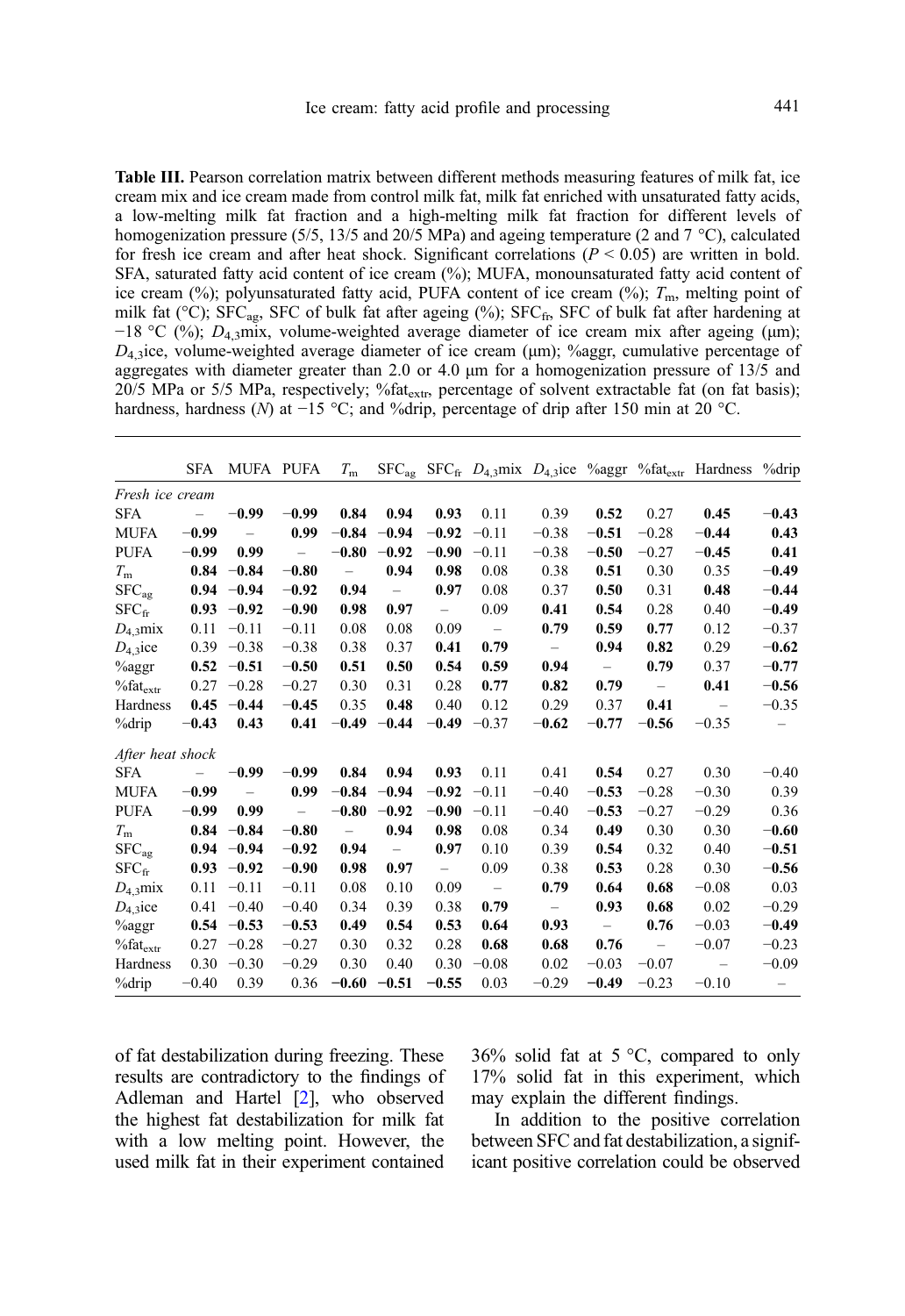between the particle size of the ice cream mix and the particle size, the percentage of aggregates and the percentage of solvent extractable fat of ice cream [\(Tab. III\)](#page-10-0). Therefore, the homogenization pressure also seemed to influence fat destabilization, because larger globules are more exposed to shear forces, which resulted in more coalescence of the fat phase. Koxholt et al. [\[17\]](#page-15-0) also observed larger fat globules and agglomerates in ice cream when using lower homogenization pressures (0/0 and 5/1 MPa), while Schmidt and Smith [[23](#page-16-0)] found no differences in fat destabilization between 3.5 and 14 MPa, although a lower fat destabilization could be determined for high homogenization pressures (28.1 MPa).

# 3.4. Hardness of ice cream as a function of milk fat composition, homogenization pressure, ageing temperature and storage conditions

For consumers, hardness is an important quality parameter of ice cream. Therefore, this parameter was measured for fresh ice cream and after heat shock as a function of milk fat type, homogenization pressure and ageing temperature [\(Tab. IV\)](#page-12-0). In this experiment, milk fat type was described by SFA, MUFA, PUFA, melting point and SFC of the bulk fat, while the homogenization pressure by the particle size of the mix. When all these methods in addition to the methods describing ice cream were correlated with the data of hardness, a Pearson correlation matrix could be obtained for both fresh ice cream and after heat shock. In [Table III,](#page-10-0) it is shown that the hardness of fresh ice cream was significantly positively correlated with SFA proportion, SFC of the bulk fat and the percentage of solvent extractable fat. Since parameters related to fat destabilization were not correlated with hardness, it seemed that the hardness of fresh ice cream is only determined by the fatty acid composition of the used milk fat. When investigating the correlation for hardness after heat shock, it appeared that none of the measured parameters could be significantly correlated, suggesting that other phenomena such as ice crystals are dominating hardness of heat-shocked ice cream.

When comparing these results with the literature, Schmidt and Smith [\[23\]](#page-16-0) did not observe any influence of homogenization pressure on the hardness, while Muse and Hartel [\[20\]](#page-16-0) reported a significant contribution of the amount of destabilized fat. The latter provided a network between the air cells in the ice cream which resulted in an increased hardness of ice cream. Abd El-Rahman et al. [\[1](#page-15-0)] reported no significant differences in hardness between different milk fat fractions, which is in contrast with the results of this experiment. Finally, they detected a reduction in hardness after storage of ice cream, which was supported by our results.

# 3.5. Melting behaviour of ice cream as a function of milk fat composition, homogenization pressure, ageing temperature and storage conditions

In addition to hardness, the melting behaviour of ice cream is also an important quality parameter for consumers. Melting behaviour was monitored by measuring drip loss at 20 °C after 150 min as a function of milk fat type, homogenization pressure and ageing temperature for fresh ice cream and after heat shock ([Tab. IV](#page-12-0)). Simultaneously, structure retention during melting was investigated of which some results are shown in [Figure 3.](#page-13-0) Similar to the discussion of hardness, a Pearson correlation matrix was calculated for both fresh ice cream and after heat shock ([Tab. III\)](#page-10-0). It appeared that drip loss in fresh ice cream was significantly negatively correlated with SFA proportion, SFC of bulk fat and all parameters describing fat destabilization, while particle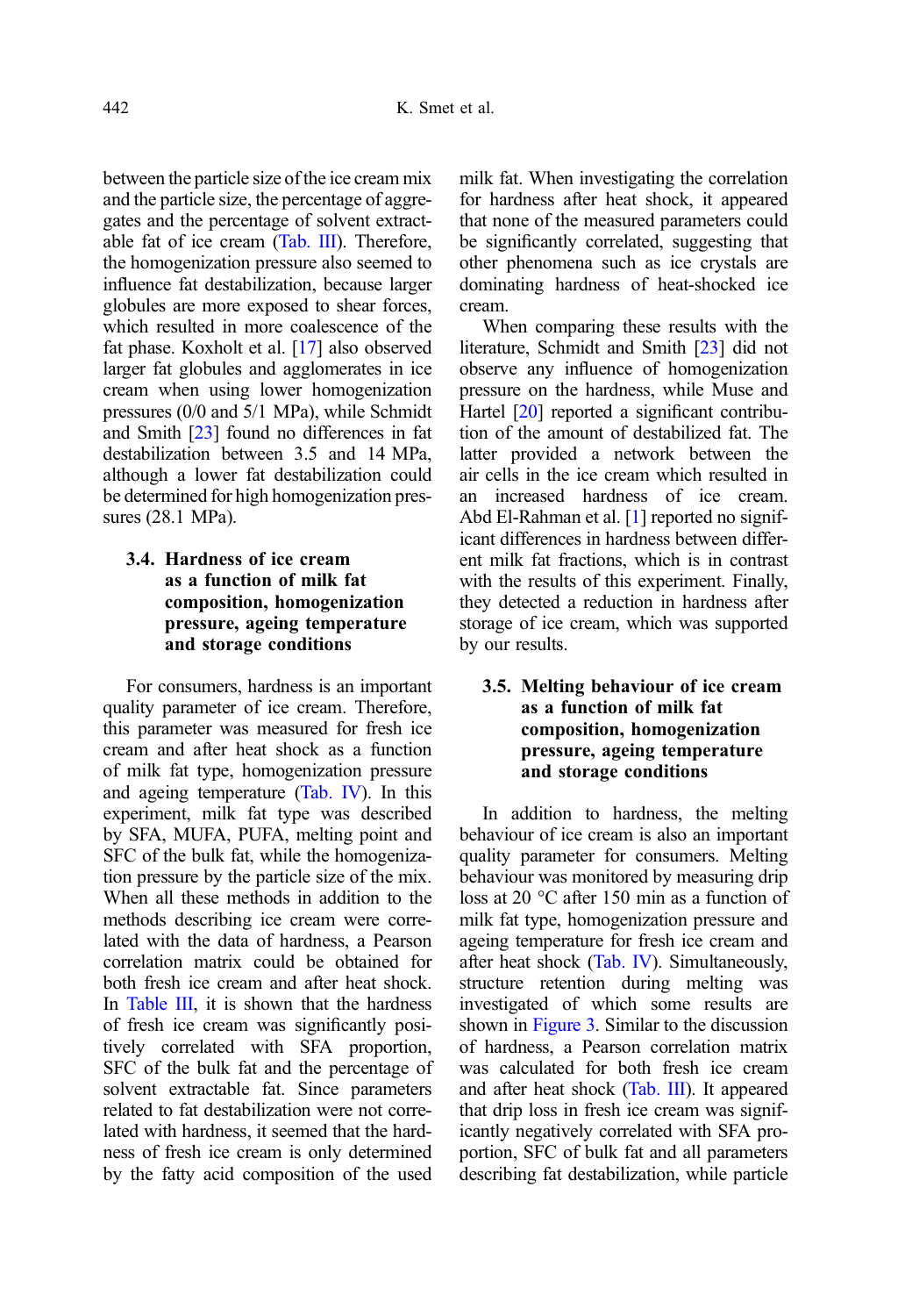<span id="page-12-0"></span>**Table IV.** Hardness (*N*) at −15 °C and percentage of drip after 150 min at 20 °C for ice cream made from control milk fat (C), milk fat enriched with unsaturated fatty acids (U), a low-melting milk fat fraction (L) and a high-melting milk fat fraction (H) for different levels of homogenization pressure and ageing temperature on fresh ice cream and after heat shock. Results are expressed as mean  $(\pm SD)^1$ ;  $P_{\text{hom}}$ , homogenization pressure (MPa) and  $T_{\text{aging}}$ , ageing temperature (°C).

| Milk fat    | $P_{\text{hom}}$ | $T_{\rm{ageing}}$<br>(C) | Fresh ice cream |                              | After heat shock |                              |  |
|-------------|------------------|--------------------------|-----------------|------------------------------|------------------|------------------------------|--|
|             | (MPa)            |                          | Hardness<br>(N) | %drip<br>$(150 \text{ min})$ | Hardness<br>(N)  | %drip<br>$(150 \text{ min})$ |  |
| C ice cream | 5/5              | $\overline{7}$           | $27.0 \pm 7.3$  | $14.6 \pm 1.5$               | $27.9 \pm 3.9$   | $13.9 \pm 2.2$               |  |
|             |                  | $\overline{c}$           | $59.4 \pm 9.1$  | $13.3 \pm 4.1$               | $22.6 \pm 6.8$   | $16.9 \pm 0.1$               |  |
|             | 13/5             | $\overline{7}$           | $6.6 \pm 1.3$   | $20.7 \pm 1.7$               | $27.3 \pm 4.6$   | $13.3 \pm 2.0$               |  |
|             |                  | $\overline{c}$           | $40.5 \pm 6.0$  | $16.7 \pm 4.7$               | $28.3 \pm 6.2$   | $12.6 \pm 1.4$               |  |
|             | 20/5             | $\overline{7}$           | $36.2 \pm 6.1$  | $8.9 \pm 3.1$                | $19.6 \pm 2.6$   | $9.6 \pm 0.5$                |  |
|             |                  | $\overline{c}$           | $41.8 \pm 7.2$  | $24.5 \pm 0.8$               | $\overline{c}^2$ | $23.1 \pm 2.8$               |  |
| U ice cream | 5/5              | $\overline{7}$           | $25.7 \pm 9.9$  | $13.6 \pm 2.6$               | $24.2 \pm 4.2$   | $15.5 \pm 1.4$               |  |
|             |                  | $\overline{c}$           | $48.6 \pm 9.1$  | $9.8 \pm 2.7$                | $26.7 \pm 14.6$  | $14.5 \pm 2.7$               |  |
|             | 13/5             | 7                        | $14.7 \pm 6.7$  | $22.3 \pm 4.0$               | $24.0 \pm 3.5$   | $14.1 \pm 0.9$               |  |
|             |                  | $\overline{c}$           | $31.9 \pm 4.7$  | $28.1 \pm 8.3$               | $32.3 \pm 4.9$   | $10.7 \pm 1.3$               |  |
|             | 20/5             | $\tau$                   | $21.2 \pm 3.8$  | $10.4 \pm 2.8$               | $25.9 \pm 3.5$   | $9.7 \pm 0.7$                |  |
|             |                  | $\overline{2}$           | $42.8 \pm 10.8$ | $20.1 \pm 1.2$               | $\mathbf{r}$     | $18.3 \pm 1.2$               |  |
| L ice cream | 5/5              | 7                        | $20.5 \pm 5.1$  | $21.6 \pm 3.3$               | $19.4 \pm 3.1$   | $24.3 \pm 2.9$               |  |
|             |                  | $\overline{2}$           | $24.7 \pm 7.8$  | $16.2 \pm 3.5$               | $19.7 \pm 5.0$   | $23.2 \pm 1.1$               |  |
|             | 13/5             | $\overline{\mathcal{I}}$ | $23.0 \pm 6.9$  | $33.2 \pm 5.6$               | $21.2 \pm 3.3$   | $26.2 \pm 2.5$               |  |
|             |                  | $\overline{c}$           | $31.3 \pm 7.5$  | $28.6 \pm 5.4$               | $39.5 \pm 11.5$  | $18.5 \pm 2.8$               |  |
|             | 20/5             | $\tau$                   | $29.1 \pm 5.6$  | $16.0 \pm 1.9$               | $15.5 \pm 2.8$   | $16.8 \pm 1.0$               |  |
|             |                  | $\overline{2}$           | $38.2 \pm 4.8$  | $32.3 \pm 1.9$               | $\mathbf{r}$     | $43.6 \pm 4.5$               |  |
| H ice cream | 5/5              | $\overline{7}$           | $38.8 \pm 6.2$  | $8.4 \pm 0.8$                | $30.9 \pm 4.1$   | $9.1 \pm 0.4$                |  |
|             |                  | $\overline{2}$           | $54.8 \pm 6.4$  | $10.0 \pm 3.0$               | $22.7 \pm 10.5$  | $11.6 \pm 1.3$               |  |
|             | 13/5             | 7                        | $28.6 \pm 6.7$  | $31.0 \pm 4.1$               | $29.5 \pm 5.5$   | $28.1 \pm 6.2$               |  |
|             |                  | $\overline{c}$           | $49.3 \pm 7.3$  | $16.2 \pm 1.8$               | $41.4 \pm 5.6$   | $15.1 \pm 1.6$               |  |
|             | 20/5             | $\boldsymbol{7}$         | $42.3 \pm 16.2$ | $10.2 \pm 5.1$               | $20.1 \pm 4.4$   | $7.2 \pm 1.8$                |  |
|             |                  | $\overline{c}$           | $42.6 \pm 3.9$  | $12.2 \pm 3.3$               | $\overline{-}^2$ | $16.1 \pm 3.2$               |  |

<sup>1</sup> Hardness, mean of 30 determinations and %drip, mean of 3–4 determinations. <sup>2</sup> Data are lost because of technical problems with texture analyser.

size of the ice cream mix was not significantly correlated. These results are confirmed in [Figure 3](#page-13-0), which showed that for ice cream with a high SFC and a high amount of fat destabilization, the structure of ice cream was strongly retained. For ice cream after heat shock, however, less significant correlations could be observed. Only a high SFC of the bulk fat and a high percentage of aggregates could significantly reduce drip loss, suggesting that fat destabilization was still important after heat shock to reduce drip loss.

All these findings are confirming the model of Koxholt et al. [\[17\]](#page-15-0), who postulated that if the fat agglomerates in the unfrozen serum phase reach sizes above a critical diameter they block the foam lamellae and impede the drainage. But, this effect depends on the lamella width and therefore on the air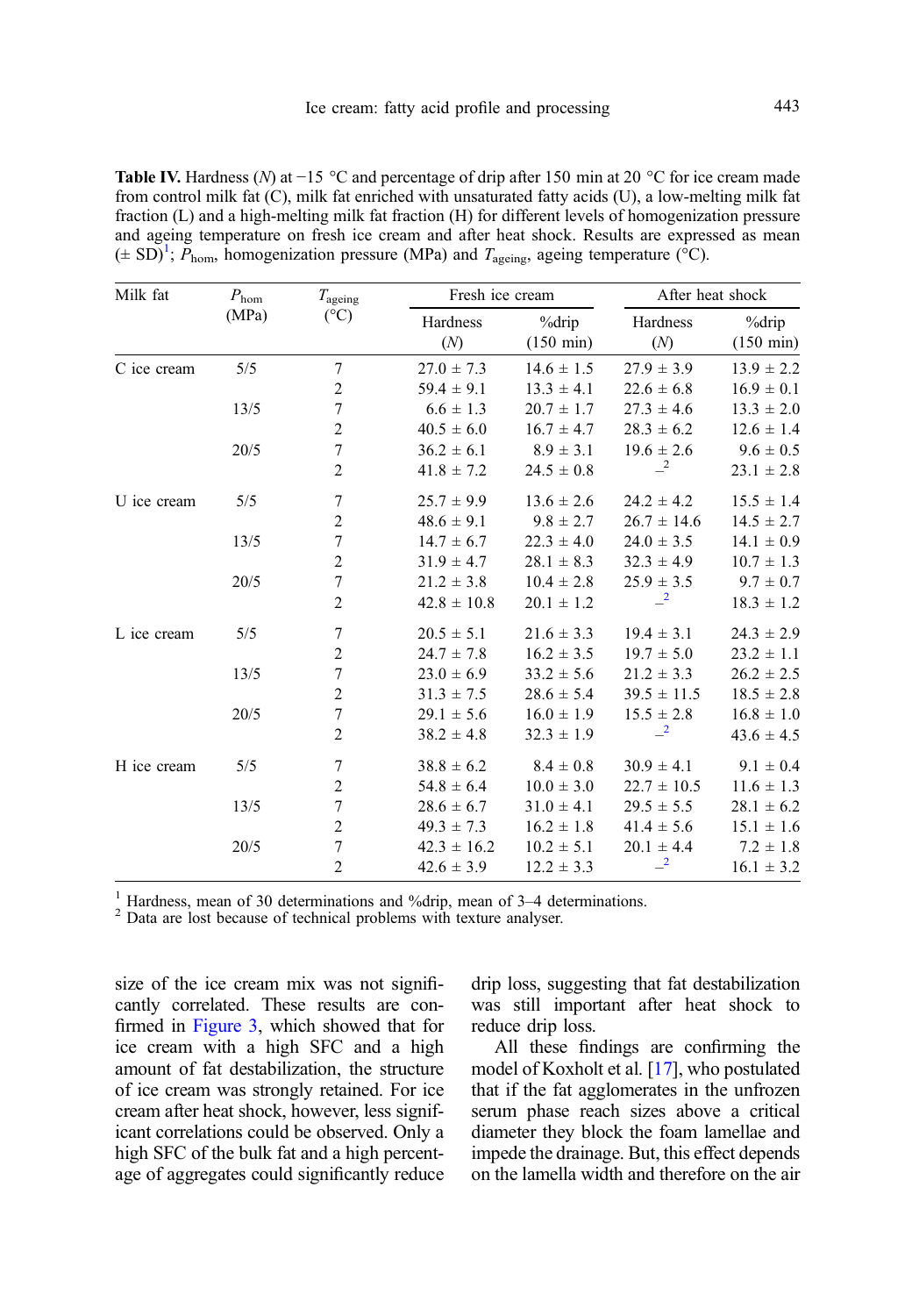# <span id="page-13-0"></span>444 K. Smet et al.



Figure 3. Structural retention after 150 min melting at 20 °C for fresh ice cream from control milk fat (C), milk fat enriched with unsaturated fatty acids (U), a low-melting milk fat fraction (L) and a high-melting milk fat fraction (H) for different levels of homogenization pressure (10, 18 and 25 MPa) and ageing temperature (7 and 2  $^{\circ}$ C).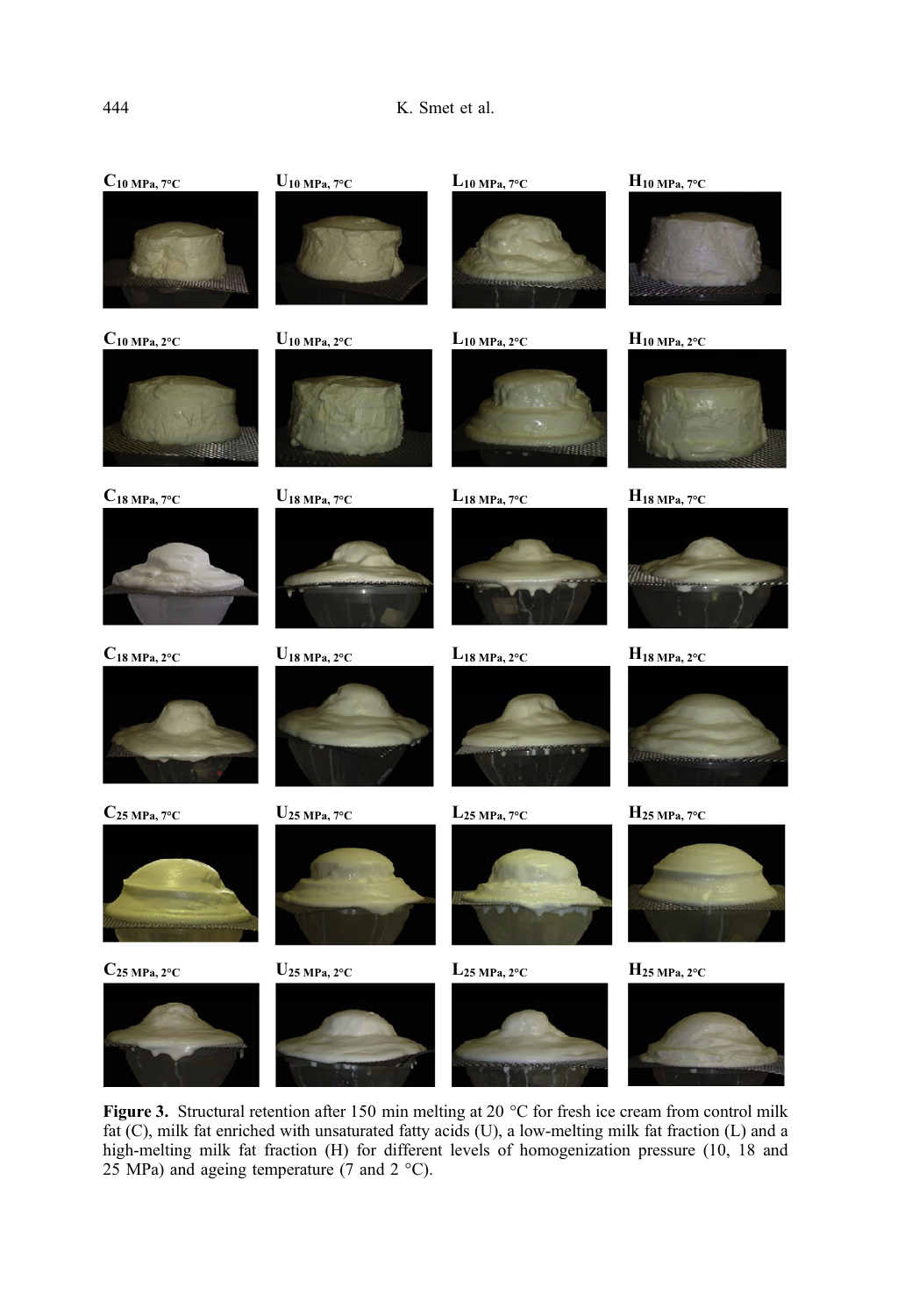bubble size and the overrun. In addition, Abd El-Rahman et al. [\[1\]](#page-15-0) reported a slower melting behaviour for ice cream produced from milk fat with a high melting point, and Nazaruddin et al. [\[21\]](#page-16-0) observed a faster melting behaviour for ice cream produced from vegetable fats rich in unsaturated fatty acids. When comparing different homogenization pressures, the meltdown behaviour was not affected over a wide range, although the optimal pressure depends on the individual composition and the demands on quality parameters such as the mouth feel [[17](#page-15-0)].

# 3.6. Sensorial quality of ice cream as a function of milk fat composition, homogenization pressure, ageing temperature and storage conditions

Finally, a trained taste panel was asked to evaluate ice cream samples for hardness, mouth feel, melting behaviour and preference. Because of large variations between individual panelists, it was not evident to confirm significant differences between ice cream samples for all conditions. Therefore, the most significant trends will be described.

When comparing the different milk fats, milk fat H was considered as the significantly hardest ice cream with the slowest melting behaviour for some process conditions (20/5 MPa at 7 °C; and 5/5 MPa at  $7 \text{ °C}$ ; 5/5 MPa at 2  $\text{ °C}$ ), while none of the other milk fats could consistently be referred to as softest ice cream or as the ice cream with the most rapid melting behaviour. No significant trends could be observed for mouth feel and no specific preference could be reported for none of the milk fats.

In addition to a comparison between the different milk fats, the influence of different homogenization pressures was investigated for milk fat C and U before and after heat shock. Treatment '13/5 MPa' showed the most stable results with intermediate values for hardness, mouth feel and melting behaviour. In contrast, a significantly stickier mouth feel and slower melting behaviour could be reported for treatment '20/5 MPa', which was also reflected by a reduced preference for this treatment. Treatment '5/5 MPa' was considered as the softest ice cream with the fastest melting behaviour and the most watery mouth feel, although these trends could not be confirmed for all process conditions.

The influence of the ageing temperature was also investigated. Ice cream aged at 7 °C was considered as softer and more watery ice cream, although no significant preference could be reported for one of both treatments.

Finally, the taste panel was asked for their preference of ice cream. When comparing ice cream produced with different milk fats or at different ageing temperatures, none was significantly more preferred. However, when comparing ice cream produced with different homogenization pressures, ice cream produced at 20/5 MPa was appreciated less.

#### 4. CONCLUSIONS

Ice cream was prepared with different milk fats using different process conditions. A high SFC and low homogenization pressures correlated well with large particles and high amounts of solvent extractable fat, which resulted in firm ice cream with a slow melting behaviour and good structure retention. In contrast, ageing temperature did not significantly influence fat destabilization. Following heat shock, the results suggested that the hardness of ice cream was not determined by any of the parameters investigated, but was probably dominated by the amount of ice crystals. A good melting behaviour of ice cream was retained after heat shock, provided that a strong matrix of destabilized fat was produced during the freezing process.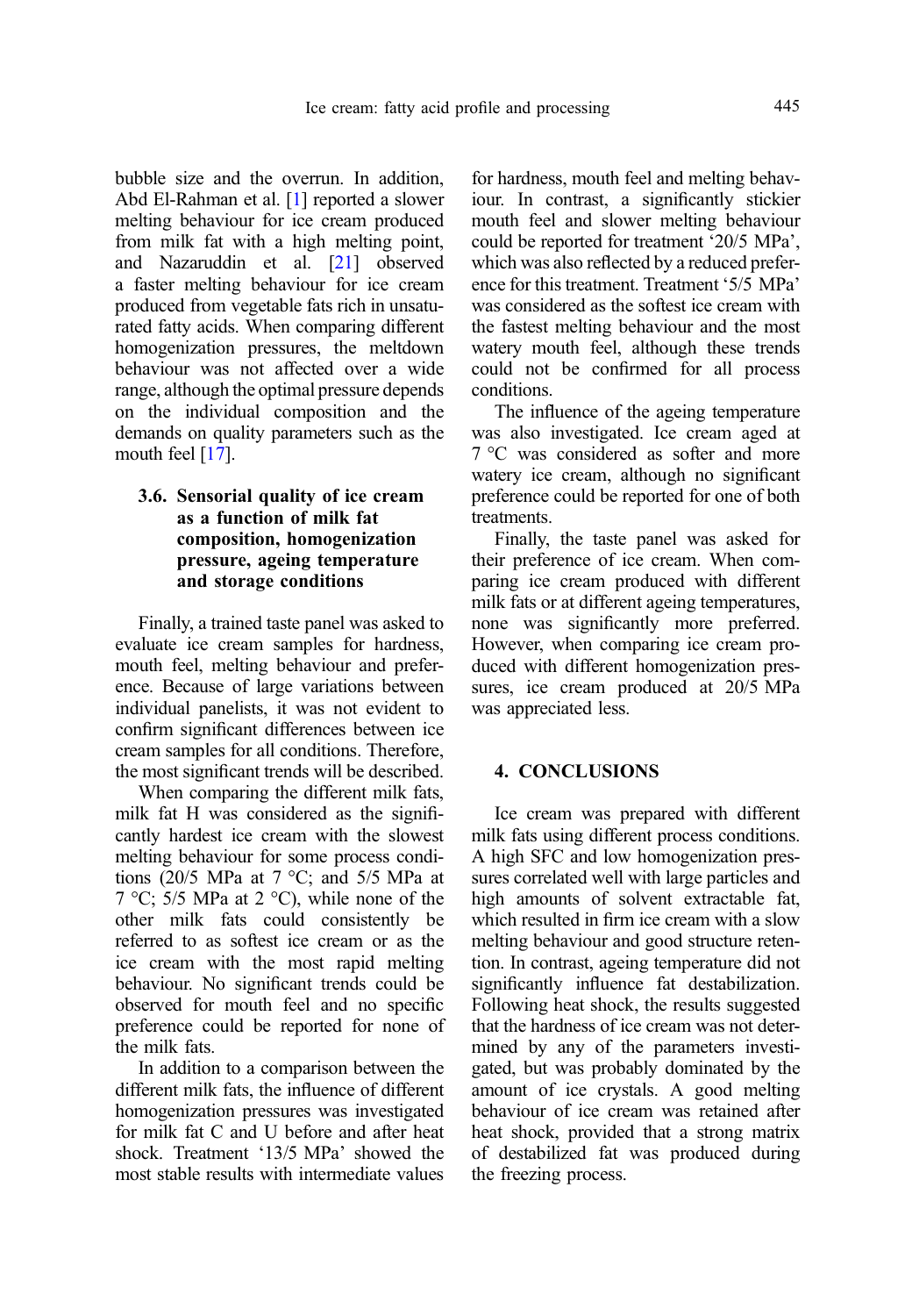<span id="page-15-0"></span>Even though differences could be observed in hardness and melting behaviour for different milk fats or different process conditions, these differences were hardly identified by trained sensory panels. These results suggest that it is possible to produce high-quality ice cream with an altered fatty acid composition without any alteration in the conventional production process of ice cream, provided that ice cream is stored and consumed under ideal circumstances.

Acknowledgements: This work was funded by a grant of the Institute for Agricultural and Fisheries Research. We are grateful to Claudine Roels for assistance with the practical laboratory work. We also thank Royal FrieslandCampina (Klerken, Belgium) for the anhydrous milk fat.

#### REFERENCES

- [1] Abd El-Rahman A.M., Madkor S.A., Ibrahim F.S., Kilara A., Physical characteristics of frozen desserts made with cream, anhydrous milk fat, or milk fat fractions, J. Dairy Sci. 80 (1997) 1926–1935.
- [2] Adleman R., Hartel R.W., Lipid crystallization and its effect on the physical structure of ice cream, in: Garti N., Sato K. (Eds.), Crystallization Processes in Fats and Lipid Systems, Marcel Dekker, New York, USA, 2001, pp. 381–427.
- [3] Anonymous, KB 11.06.2004 Royal Decree concerning consumption ice, Het Belgisch Staatsblad (2004) 57035–57038.
- [4] Bazmi A., Launay B., Cuvelier G., Relkin P., Impact of crystalline milk fat on rheological properties of ice cream mix emulsions during aging time at 4 °C, J. Texture Stud. 39 (2008) 309–325.
- [5] Bolliger S., Kornbrust B., Goff H.D., Tharp B.W., Windhab E.J., Influence of emulsifiers on ice cream produced by conventional freezing and low-temperature extrusion processing, Int. Dairy J. 10 (2000) 497–504.
- [6] Boode K., Bisperink C., Walstra P., Destabilization of O/W emulsions containing fat crystals by temperature cycling, Colloid Surf. 61 (1991) 55–74.
- [7] Clarke C., The science of ice cream, 1st edn., The Royal Society of Chemistry, Cambridge, UK, 2004.
- [8] Crilly J.F., Russell A.B., Cox A.R., Cebula D.J., Designing multiscale structures for desired properties of ice cream, Ind. Eng. Chem. Res. 47 (2008) 6362–6367.
- [9] Darling D.F., Recent advances in the destabilization of dairy emulsions, J. Dairy Res. 49 (1982) 695–712.
- [10] Dewhurst R.J., Shingfield K.J., Lee M.R.F., Scollan N.D., Increasing the concentrations of beneficial polyunsaturated fatty acids in milk produced by dairy cows in high-forage systems, Anim. Feed Sci. Technol. 131 (2006) 168–206.
- [11] Goff H.D., Colloidal aspects of ice cream a review, Int. Dairy J. 7 (1997) 363–373.
- [12] Goff H.D., Verespej E., Smith A.K., A study of fat and air structures in ice cream, Int. Dairy J. 9 (1999) 817–829.
- [13] ISO, Milk and milk products, specification of Mojonnier-type fat extraction flasks, Standard 3889, International Organization for Standardization, Geneva, Switzerland, 2006.
- [14] Kaylegian K.E., Hartel R.W., Lindsay R.C., Applications of modified milk fat in food products, J. Dairy Sci. 76 (1993) 1782–1796.
- [15] Kokubo S., Sakurai K., Hakamata K., Tomita M., Yoshida S., The effect of manufacturing conditions on the de-emulsification of fat globules in ice cream, Milchwissenschaft 51 (1996) 262–265.
- [16] Kokubo S., Sakurai K., Iwaki S., Tomita M., Yoshida S., Agglomeration of fat globules during the freezing process of ice cream manufacturing, Milchwissenschaft 53 (1998) 206–209.
- [17] Koxholt M.M.R., Eisenmann B., Hinrichs J., Effect of the fat globule sizes on the meltdown of ice cream, J. Dairy Sci. 84 (2001) 31–37.
- [18] Kramer A., Kahan G., Cooper D., Papavasiliou A., Non-parametric ranking method for the statistical evaluation of sensory data, Chem. Senses Flavour 1 (1974) 121–133.
- [19] Mensink R.P., Zock P.L., Kester A.D.M., Katan M.B., Effects of dietary fatty acids and carbohydrates on the ratio of serum total to HDL cholesterol and on serum lipids and apolipoproteins: a meta-analysis of 60 controlled trials, Am. J. Clin. Nutr. 77 (2003) 1146–1155.